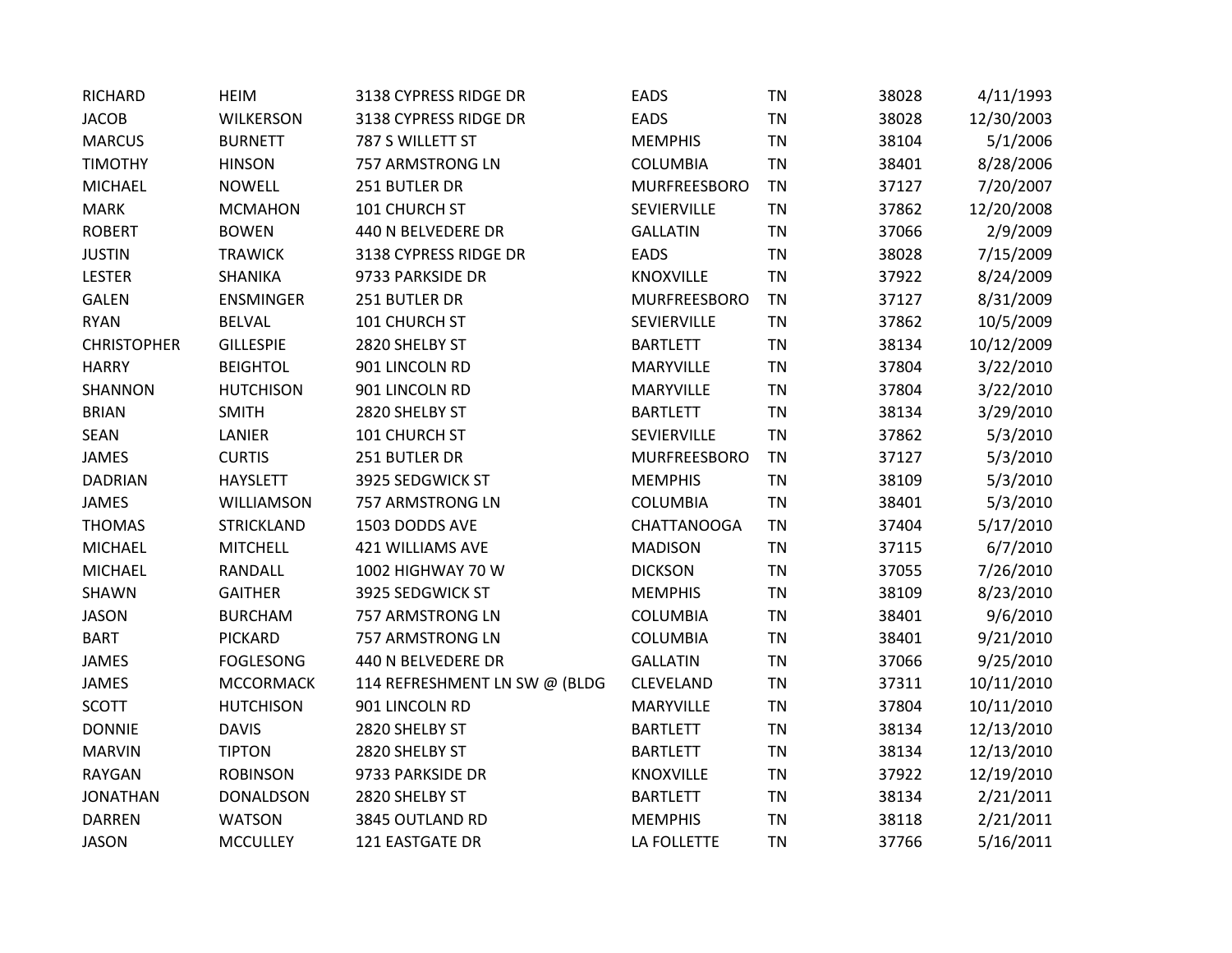| <b>DENNIS</b>      | <b>WOOD</b>        | 101 CHURCH ST                 | SEVIERVILLE        | <b>TN</b> | 37862 | 5/20/2011  |
|--------------------|--------------------|-------------------------------|--------------------|-----------|-------|------------|
| <b>CHRISTOPHER</b> | <b>REID</b>        | 101 WHEELER ST                | PORTLAND           | <b>TN</b> | 37148 | 6/6/2011   |
| <b>MARIO</b>       | <b>SANCHEZ</b>     | 440 N BELVEDERE DR            | <b>GALLATIN</b>    | <b>TN</b> | 37066 | 7/11/2011  |
| <b>ADRIAN</b>      | <b>HARRIS</b>      | 800 ROBBINS RD                | <b>COVINGTON</b>   | <b>TN</b> | 38019 | 7/21/2011  |
| <b>MATTHEW</b>     | LOGSDON            | 1119 APPLETON DR              | <b>NASHVILLE</b>   | <b>TN</b> | 37210 | 8/7/2011   |
| <b>NEAL</b>        | <b>MOON</b>        | 421 WILLIAMS AVE              | <b>MADISON</b>     | <b>TN</b> | 37115 | 9/2/2011   |
| <b>TIMOTHY</b>     | <b>DREW</b>        | 3401 HENSON RD                | <b>KNOXVILLE</b>   | <b>TN</b> | 37921 | 9/18/2011  |
| <b>CHRISTOPHER</b> | <b>HOLMES</b>      | 104 DIVISION ST               | SMYRNA             | <b>TN</b> | 37167 | 10/9/2011  |
| <b>LES</b>         | <b>THOMAS</b>      | 1503 DODDS AVE                | <b>CHATTANOOGA</b> | <b>TN</b> | 37404 | 10/9/2011  |
| <b>ROGER</b>       | <b>GERKEY</b>      | 114 REFRESHMENT LN SW @ (BLDG | CLEVELAND          | <b>TN</b> | 37311 | 11/6/2011  |
| <b>MICHAEL</b>     | <b>TAYLOR</b>      | 1119 APPLETON DR              | NASHVILLE          | <b>TN</b> | 37210 | 12/11/2011 |
| <b>JASON</b>       | PETERNELL          | 2820 SHELBY ST                | <b>BARTLETT</b>    | <b>TN</b> | 38134 | 1/13/2012  |
| <b>TIMOTHY</b>     | LAMB               | <b>6405 CENTENNIAL BLVD</b>   | NASHVILLE          | <b>TN</b> | 37209 | 1/22/2012  |
| EDWARD             | <b>CAMPOS</b>      | 5841 NOLENSVILLE PIKE         | NASHVILLE          | <b>TN</b> | 37211 | 2/3/2012   |
| <b>CLINTON</b>     | <b>BROWN</b>       | 1119 APPLETON DR              | <b>NASHVILLE</b>   | <b>TN</b> | 37210 | 2/10/2012  |
| <b>JIMMY</b>       | <b>CARTY</b>       | 757 ARMSTRONG LN              | COLUMBIA           | <b>TN</b> | 38401 | 4/6/2012   |
| <b>MARIO</b>       | <b>HARRIS</b>      | 2820 SHELBY ST                | <b>BARTLETT</b>    | <b>TN</b> | 38134 | 4/13/2012  |
| <b>GREGORY</b>     | <b>MOODY</b>       | 4956 OLD SUMMER RD            | <b>MEMPHIS</b>     | <b>TN</b> | 38122 | 4/13/2012  |
| <b>JASON</b>       | <b>ALLEN</b>       | 3925 SEDGWICK ST              | <b>MEMPHIS</b>     | <b>TN</b> | 38109 | 7/13/2012  |
| <b>JERRICK</b>     | <b>HARPER</b>      | 1119 APPLETON DR              | NASHVILLE          | <b>TN</b> | 37210 | 9/14/2012  |
| <b>JASON</b>       | LANE               | 1119 APPLETON DR              | NASHVILLE          | <b>TN</b> | 37210 | 11/2/2012  |
| <b>MARIO</b>       | <b>RUFFIN</b>      | 2820 SHELBY ST                | <b>BARTLETT</b>    | <b>TN</b> | 38134 | 11/2/2012  |
| <b>DAVID</b>       | <b>EIDSON</b>      | <b>421 WILLIAMS AVE</b>       | <b>MADISON</b>     | <b>TN</b> | 37115 | 11/2/2012  |
| <b>HAROLD</b>      | <b>TRAUERNICHT</b> | 1119 APPLETON DR              | <b>NASHVILLE</b>   | <b>TN</b> | 37210 | 12/7/2012  |
| DANIEL             | LOPEMAN            | 1119 APPLETON DR              | NASHVILLE          | <b>TN</b> | 37210 | 12/14/2012 |
| <b>CORY</b>        | <b>BAKER</b>       | 230 W GAY ST                  | <b>LEBANON</b>     | <b>TN</b> | 37087 | 1/4/2013   |
| <b>SETH</b>        | <b>NEICE</b>       | 500 LIBERTY PIKE              | <b>FRANKLIN</b>    | <b>TN</b> | 37064 | 1/18/2013  |
| <b>TIMOTHY</b>     | <b>HODGES</b>      | 3401 HENSON RD                | KNOXVILLE          | <b>TN</b> | 37921 | 1/25/2013  |
| ALEXANDER          | <b>JARRETT</b>     | 3845 OUTLAND RD               | <b>MEMPHIS</b>     | <b>TN</b> | 38118 | 2/8/2013   |
| <b>CHRISTOPHER</b> | <b>HOWSE</b>       | 5841 NOLENSVILLE PIKE         | <b>NASHVILLE</b>   | <b>TN</b> | 37211 | 3/15/2013  |
| <b>DANNY</b>       | <b>MALONE</b>      | 114 REFRESHMENT LN SW @ (BLDG | CLEVELAND          | <b>TN</b> | 37311 | 3/16/2013  |
| <b>MICHAEL</b>     | <b>MARRERO</b>     | 251 BUTLER DR                 | MURFREESBORO       | <b>TN</b> | 37127 | 4/19/2013  |
| <b>NICHOLAS</b>    | <b>POTTER</b>      | 1820 ASHLAND CITY RD          | CLARKSVILLE        | <b>TN</b> | 37043 | 4/26/2013  |
| <b>KASEY</b>       | <b>KUBIAK</b>      | 901 LINCOLN RD                | <b>MARYVILLE</b>   | <b>TN</b> | 37804 | 4/26/2013  |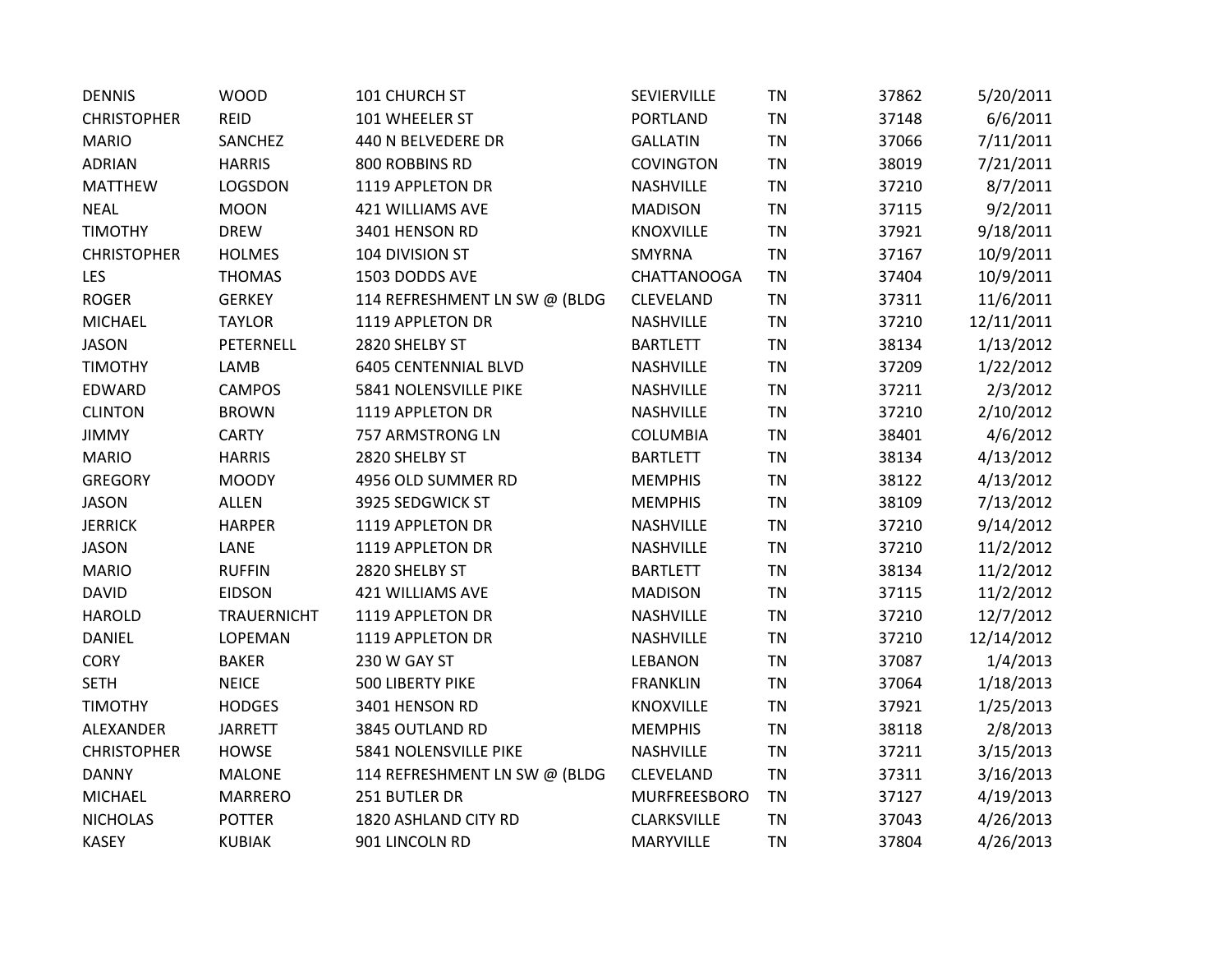| <b>COREY</b>     | <b>QUARLES</b>      | 1820 ASHLAND CITY RD          | <b>CLARKSVILLE</b> | <b>TN</b> | 37043 | 5/3/2013   |
|------------------|---------------------|-------------------------------|--------------------|-----------|-------|------------|
| <b>MARK</b>      | LEFEVRE             | 440 N BELVEDERE DR            | <b>GALLATIN</b>    | <b>TN</b> | 37066 | 5/17/2013  |
| <b>JEFFREY</b>   | <b>TAYLOR</b>       | 440 N BELVEDERE DR            | <b>GALLATIN</b>    | <b>TN</b> | 37066 | 5/28/2013  |
| <b>ROBERT</b>    | <b>BELL</b>         | 3925 SEDGWICK ST              | <b>MEMPHIS</b>     | <b>TN</b> | 38109 | 6/7/2013   |
| <b>AARON</b>     | <b>MCKILLOP</b>     | 1119 APPLETON DR              | NASHVILLE          | <b>TN</b> | 37210 | 6/21/2013  |
| <b>AARON</b>     | <b>GRAFTON</b>      | 3401 HENSON RD                | <b>KNOXVILLE</b>   | <b>TN</b> | 37921 | 6/21/2013  |
| <b>TERRANCE</b>  | <b>DILLON</b>       | 500 LIBERTY PIKE              | <b>FRANKLIN</b>    | <b>TN</b> | 37064 | 6/21/2013  |
| <b>BRIAN</b>     | <b>HOLLINSWORTH</b> | 1119 APPLETON DR              | NASHVILLE          | <b>TN</b> | 37210 | 7/5/2013   |
| <b>DAVID</b>     | <b>NATION</b>       | 1503 DODDS AVE                | <b>CHATTANOOGA</b> | <b>TN</b> | 37404 | 7/12/2013  |
| <b>EUGENE</b>    | <b>SCHWANKHART</b>  | <b>6405 CENTENNIAL BLVD</b>   | NASHVILLE          | <b>TN</b> | 37209 | 7/12/2013  |
| KAIMUDDIN        | <b>JATOI</b>        | <b>811 BON ST</b>             | <b>LENOIR CITY</b> | <b>TN</b> | 37771 | 7/12/2013  |
| <b>JAWAN</b>     | <b>STEARNS</b>      | 500 LIBERTY PIKE              | <b>FRANKLIN</b>    | <b>TN</b> | 37064 | 7/26/2013  |
| <b>BRUCE</b>     | <b>MARTIN</b>       | 1119 APPLETON DR              | NASHVILLE          | <b>TN</b> | 37210 | 8/16/2013  |
| <b>JOSEPH</b>    | <b>MORTON</b>       | 421 WILLIAMS AVE              | <b>MADISON</b>     | <b>TN</b> | 37115 | 8/16/2013  |
| <b>NICHOLAS</b>  | <b>RACHO</b>        | 251 BUTLER DR                 | MURFREESBORO       | <b>TN</b> | 37127 | 8/23/2013  |
| <b>JOHNATHAN</b> | <b>ORSETTI</b>      | 1007 CHEATHAM ST              | SPRINGFIELD        | <b>TN</b> | 37172 | 9/6/2013   |
| <b>ROCKY</b>     | <b>MUNIZ</b>        | 1820 ASHLAND CITY RD          | <b>CLARKSVILLE</b> | <b>TN</b> | 37043 | 9/9/2013   |
| <b>RICHARD</b>   | <b>STEPHENS</b>     | 3138 CYPRESS RIDGE DR         | <b>EADS</b>        | <b>TN</b> | 38028 | 9/20/2013  |
| <b>TIMOTHY</b>   | <b>WALDO</b>        | 251 BUTLER DR                 | MURFREESBORO       | <b>TN</b> | 37127 | 10/4/2013  |
| JAMES            | <b>HARRISON</b>     | 9733 PARKSIDE DR              | <b>KNOXVILLE</b>   | <b>TN</b> | 37922 | 10/4/2013  |
| <b>HUNTER</b>    | <b>YORK</b>         | 114 REFRESHMENT LN SW @ (BLDG | CLEVELAND          | <b>TN</b> | 37311 | 10/18/2013 |
| <b>MARK</b>      | <b>CRUMP</b>        | 1503 DODDS AVE                | <b>CHATTANOOGA</b> | <b>TN</b> | 37404 | 10/18/2013 |
| ERIC             | <b>DENSON</b>       | 3138 CYPRESS RIDGE DR         | <b>EADS</b>        | <b>TN</b> | 38028 | 10/18/2013 |
| ERIC             | <b>MOORE</b>        | 787 S WILLETT ST              | <b>MEMPHIS</b>     | <b>TN</b> | 38104 | 10/18/2013 |
| <b>CEDRIC</b>    | <b>CLARK</b>        | 3845 OUTLAND RD               | <b>MEMPHIS</b>     | <b>TN</b> | 38118 | 10/31/2013 |
| <b>RONALD</b>    | <b>ARNOLD</b>       | 3401 HENSON RD                | KNOXVILLE          | <b>TN</b> | 37921 | 11/15/2013 |
| <b>TELLY</b>     | CRAINE              | 787 S WILLETT ST              | <b>MEMPHIS</b>     | <b>TN</b> | 38104 | 11/15/2013 |
| <b>ROBERT</b>    | <b>TOLLEY</b>       | 114 REFRESHMENT LN SW @ (BLDG | CLEVELAND          | <b>TN</b> | 37311 | 12/6/2013  |
| WILLIAM          | <b>HOLCOMB</b>      | 1503 DODDS AVE                | <b>CHATTANOOGA</b> | <b>TN</b> | 37404 | 12/6/2013  |
| <b>TYLER</b>     | <b>DENNIS</b>       | 114 REFRESHMENT LN SW @ (BLDG | CLEVELAND          | <b>TN</b> | 37311 | 1/3/2014   |
| <b>BRIAN</b>     | <b>LINDSEY</b>      | 3138 CYPRESS RIDGE DR         | <b>EADS</b>        | <b>TN</b> | 38028 | 1/3/2014   |
| CHAD             | GASTERLAND          | 440 N BELVEDERE DR            | <b>GALLATIN</b>    | <b>TN</b> | 37066 | 1/3/2014   |
| <b>RANDY</b>     | <b>BEATY</b>        | 114 REFRESHMENT LN SW @ (BLDG | CLEVELAND          | <b>TN</b> | 37311 | 1/7/2014   |
| <b>PATRICK</b>   | <b>DIXON</b>        | 4956 OLD SUMMER RD            | <b>MEMPHIS</b>     | <b>TN</b> | 38122 | 1/10/2014  |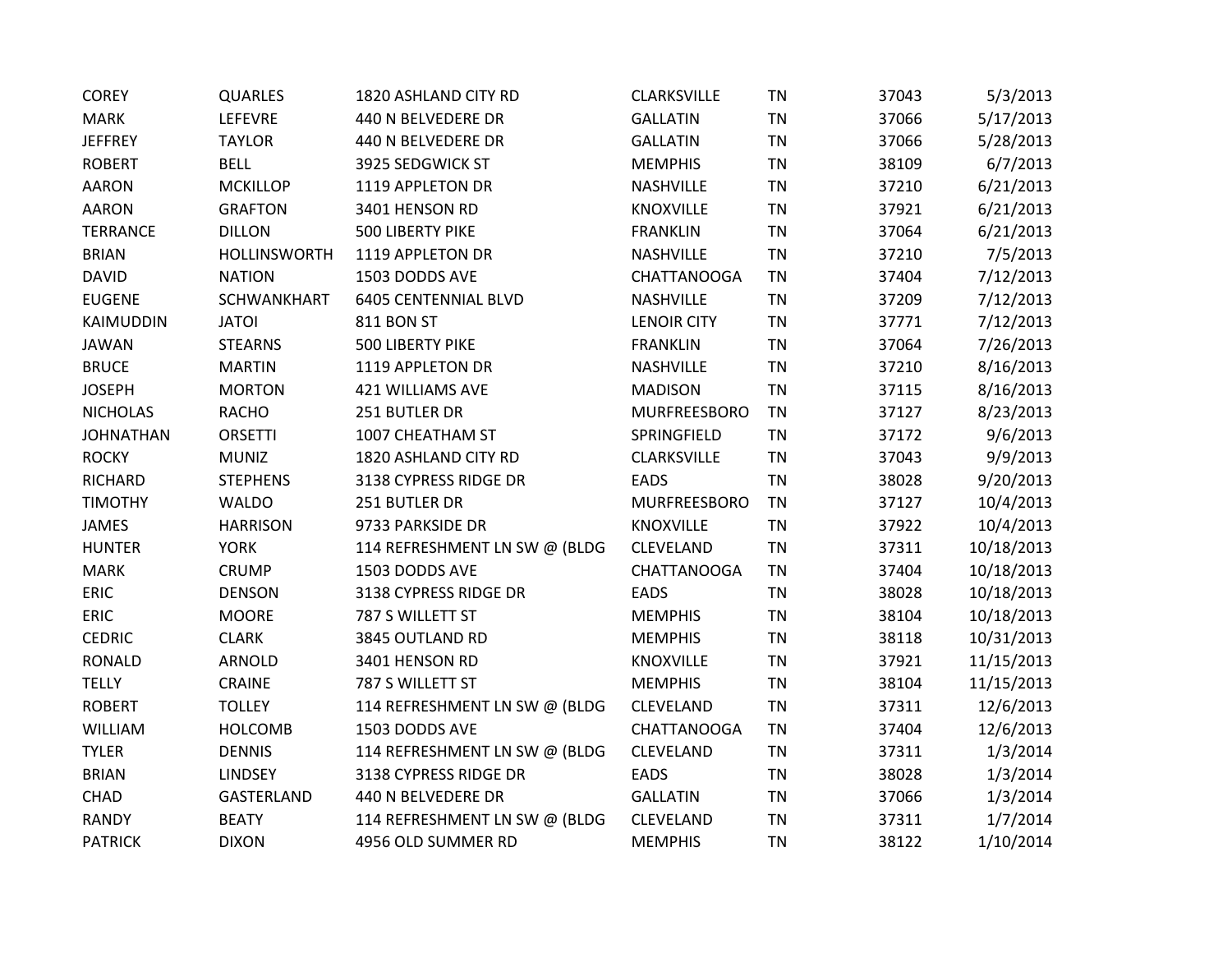| <b>EUGENE</b>  | PIERGALSKI       | 4956 OLD SUMMER RD            | <b>MEMPHIS</b>      | TN        | 38122 | 1/10/2014 |
|----------------|------------------|-------------------------------|---------------------|-----------|-------|-----------|
| <b>TIMITHY</b> | <b>JOYCE</b>     | 787 S WILLETT ST              | <b>MEMPHIS</b>      | <b>TN</b> | 38104 | 1/10/2014 |
| <b>MATTHEW</b> | <b>CHALIFOUX</b> | 3401 HENSON RD                | <b>KNOXVILLE</b>    | TN        | 37921 | 1/17/2014 |
| <b>JAMES</b>   | <b>SUGG</b>      | 3401 HENSON RD                | KNOXVILLE           | <b>TN</b> | 37921 | 1/17/2014 |
| CODY           | <b>FERRELL</b>   | 757 ARMSTRONG LN              | <b>COLUMBIA</b>     | <b>TN</b> | 38401 | 1/17/2014 |
| <b>MICHAEL</b> | <b>WILES</b>     | 1820 ASHLAND CITY RD          | CLARKSVILLE         | <b>TN</b> | 37043 | 1/24/2014 |
| ANDREW         | <b>FARLEY</b>    | 606 5TH ST                    | <b>JELLICO</b>      | <b>TN</b> | 37762 | 1/31/2014 |
| <b>JOSH</b>    | <b>MCKEE</b>     | 800 ROBBINS RD                | <b>COVINGTON</b>    | <b>TN</b> | 38019 | 2/7/2014  |
| <b>CLINT</b>   | <b>WOODY</b>     | <b>6405 CENTENNIAL BLVD</b>   | NASHVILLE           | <b>TN</b> | 37209 | 2/21/2014 |
| <b>MAURICE</b> | <b>BOYLAND</b>   | 3925 SEDGWICK ST              | <b>MEMPHIS</b>      | TN        | 38109 | 2/28/2014 |
| <b>CLINTON</b> | <b>ELLIS</b>     | 3925 SEDGWICK ST              | <b>MEMPHIS</b>      | <b>TN</b> | 38109 | 3/1/2014  |
| <b>CAVIN</b>   | <b>PARRISH</b>   | 114 REFRESHMENT LN SW @ (BLDG | CLEVELAND           | <b>TN</b> | 37311 | 3/14/2014 |
| <b>GASTON</b>  | <b>JONES</b>     | 3845 OUTLAND RD               | <b>MEMPHIS</b>      | <b>TN</b> | 38118 | 3/14/2014 |
| <b>DAVID</b>   | <b>BEELER</b>    | 127 E CHURCH ST               | <b>CLINTON</b>      | <b>TN</b> | 37716 | 3/28/2014 |
| EDWARD         | <b>BAUM</b>      | 95 AMERICAN DR                | <b>JACKSON</b>      | <b>TN</b> | 38301 | 4/4/2014  |
| <b>JOSHUA</b>  | <b>MCDANIEL</b>  | 9733 PARKSIDE DR              | KNOXVILLE           | <b>TN</b> | 37922 | 4/11/2014 |
| <b>MICHAEL</b> | <b>GRIJALVA</b>  | 200 MITCHELL BLVD             | <b>TULLAHOMA</b>    | TN        | 37388 | 4/25/2014 |
| <b>JEFFERY</b> | <b>MARTIN</b>    | 200 MITCHELL BLVD             | <b>TULLAHOMA</b>    | <b>TN</b> | 37388 | 4/25/2014 |
| <b>JERRETT</b> | <b>SANDERS</b>   | 200 MITCHELL BLVD             | <b>TULLAHOMA</b>    | <b>TN</b> | 37388 | 4/25/2014 |
| <b>ERIC</b>    | WALLACE          | 230 W GAY ST                  | <b>LEBANON</b>      | <b>TN</b> | 37087 | 4/25/2014 |
| <b>COREY</b>   | <b>COPLEY</b>    | 251 BUTLER DR                 | <b>MURFREESBORO</b> | <b>TN</b> | 37127 | 4/25/2014 |
| <b>GEORGE</b>  | <b>BAILEY</b>    | <b>6405 CENTENNIAL BLVD</b>   | NASHVILLE           | <b>TN</b> | 37209 | 4/25/2014 |
| SHAWN          | <b>BOYD</b>      | 104 DIVISION ST               | SMYRNA              | <b>TN</b> | 37167 | 5/2/2014  |
| <b>JESSE</b>   | <b>CARTER</b>    | 251 BUTLER DR                 | <b>MURFREESBORO</b> | <b>TN</b> | 37127 | 5/9/2014  |
| <b>AARON</b>   | <b>BILBO</b>     | 500 LIBERTY PIKE              | <b>FRANKLIN</b>     | <b>TN</b> | 37064 | 5/9/2014  |
| WILLIAM        | <b>MCNEER</b>    | 312 ARMOUR ST                 | SOMERVILLE          | TN        | 38068 | 5/28/2014 |
| <b>DEXTER</b>  | <b>BERTRAM</b>   | 5841 NOLENSVILLE PIKE         | NASHVILLE           | <b>TN</b> | 37211 | 5/30/2014 |
| <b>KELLY</b>   | <b>MOONEYHAN</b> | 757 ARMSTRONG LN              | <b>COLUMBIA</b>     | <b>TN</b> | 38401 | 6/13/2014 |
| <b>RICHARD</b> | <b>CLIFFORD</b>  | 310 HARDIN ALY                | <b>SPRING HILL</b>  | <b>TN</b> | 37174 | 9/5/2014  |
| JAMES          | <b>KNOKE</b>     | 1119 APPLETON DR              | NASHVILLE           | <b>TN</b> | 37210 | 9/12/2014 |
| <b>DAVID</b>   | <b>DEMETER</b>   | <b>6405 CENTENNIAL BLVD</b>   | NASHVILLE           | <b>TN</b> | 37209 | 9/12/2014 |
| <b>DAVID</b>   | <b>LANGLEY</b>   | <b>6405 CENTENNIAL BLVD</b>   | NASHVILLE           | <b>TN</b> | 37209 | 9/12/2014 |
| <b>MICHAEL</b> | <b>JONES</b>     | 251 BUTLER DR                 | <b>MURFREESBORO</b> | <b>TN</b> | 37127 | 9/19/2014 |
| <b>KEVIN</b>   | <b>TRITT</b>     | 2820 SHELBY ST                | <b>BARTLETT</b>     | <b>TN</b> | 38134 | 9/19/2014 |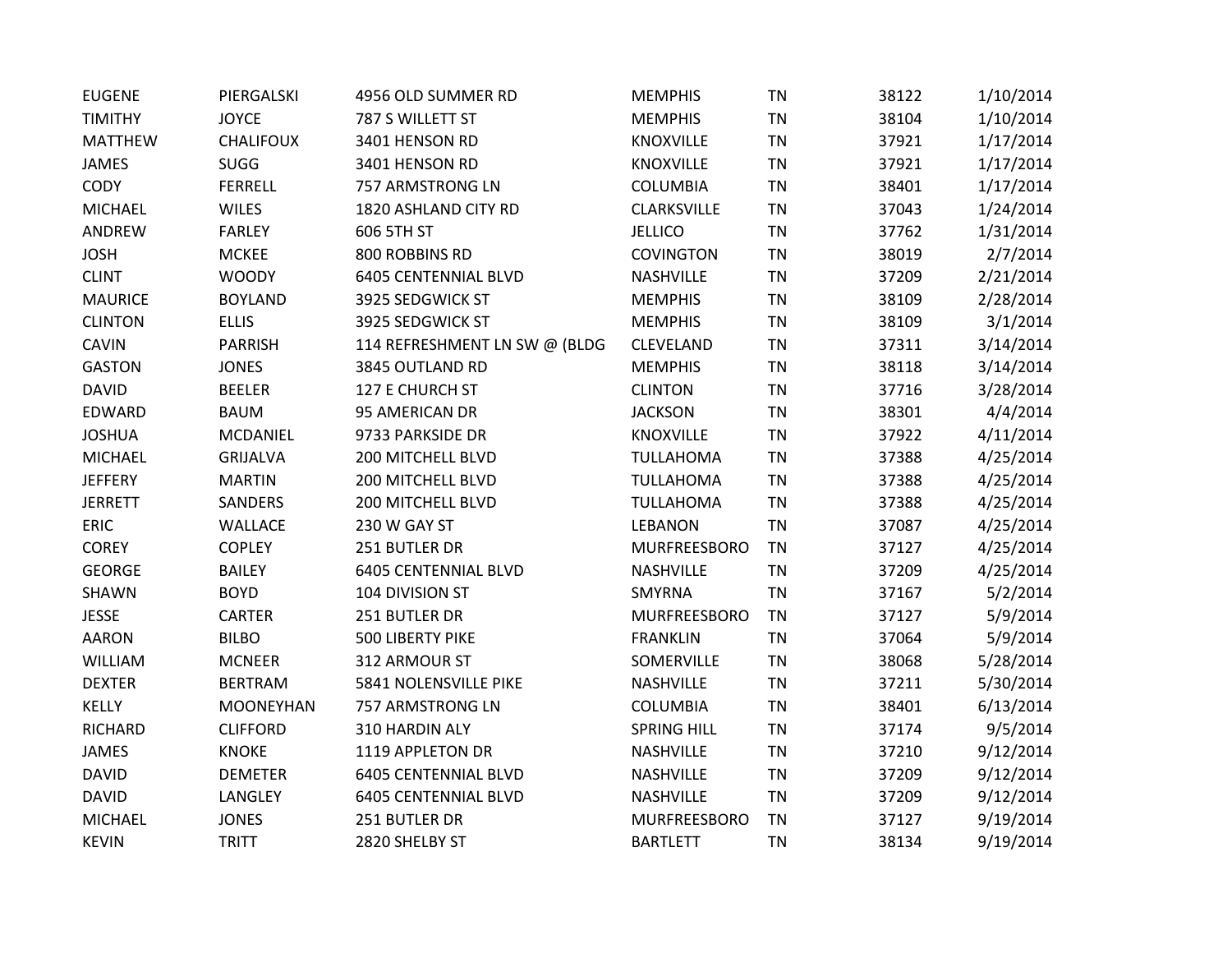| 95 AMERICAN DR<br><b>TN</b><br>38301<br><b>BRANDON</b><br><b>NOLAN</b><br><b>JACKSON</b><br><b>TRACY</b><br><b>ROOKS</b><br>3925 SEDGWICK ST<br><b>TN</b><br>38109<br><b>MEMPHIS</b><br><b>JACKSON</b><br>4956 OLD SUMMER RD<br><b>TN</b><br>38122<br><b>JOHNATHAN</b><br><b>MEMPHIS</b><br>4956 OLD SUMMER RD<br><b>TN</b><br><b>RAYMOND</b><br><b>TURNAGE</b><br><b>MEMPHIS</b><br>38122<br><b>DAVID</b><br>LANE<br>5841 NOLENSVILLE PIKE<br><b>TN</b><br>NASHVILLE<br>37211<br><b>SEAN</b><br><b>MCFARLAND</b><br>1820 ASHLAND CITY RD<br>CLARKSVILLE<br><b>TN</b><br>37043<br>251 BUTLER DR<br><b>MURFREESBORO</b><br>37127<br><b>JEFFREY</b><br><b>HARP</b><br>TN<br><b>CHARLES</b><br><b>WOODS</b><br>3138 CYPRESS RIDGE DR<br><b>EADS</b><br><b>TN</b><br>38028<br><b>TN</b><br><b>GARRET</b><br><b>HOLLOWAY</b><br>500 LIBERTY PIKE<br><b>FRANKLIN</b><br>37064<br>101 WHEELER ST<br><b>TN</b><br><b>BRYAN</b><br><b>MAHONEY</b><br><b>PORTLAND</b><br>37148<br><b>KIMBLE</b><br>3845 OUTLAND RD<br><b>TN</b><br>LAXAVIER<br><b>MEMPHIS</b><br>38118<br><b>DANIELS</b><br>2820 SHELBY ST<br>TN<br>38134<br><b>BRANDON</b><br><b>BARTLETT</b><br>787 S WILLETT ST<br><b>TN</b><br><b>MARTEL</b><br>LAMAR<br><b>MEMPHIS</b><br>38104<br><b>KEVIN</b><br>5841 NOLENSVILLE PIKE<br><b>TN</b><br>CARTER<br>NASHVILLE<br>37211<br><b>6405 CENTENNIAL BLVD</b><br>NASHVILLE<br><b>TN</b><br>37209<br><b>JAMES</b><br><b>HAWKINS</b><br><b>JONATHAN</b><br><b>BISHOP</b><br>811 BON ST<br><b>LENOIR CITY</b><br><b>TN</b><br>37771<br><b>ROBERT</b><br><b>FRIDDLE</b><br>1820 ASHLAND CITY RD<br>CLARKSVILLE<br><b>TN</b><br>37043<br><b>JOSHUA</b><br>3138 CYPRESS RIDGE DR<br><b>EADS</b><br><b>TN</b><br>38028<br><b>ALMQUIST</b><br><b>TARRANCE</b><br>3138 CYPRESS RIDGE DR<br><b>EADS</b><br>TN<br>38028<br><b>BOWMAN</b><br><b>JOHN</b><br><b>POTEET</b><br>114 REFRESHMENT LN SW @ (BLDG<br>CLEVELAND<br>TN<br>37311<br>WILLIAM<br>LAMB<br>606 5TH ST<br><b>JELLICO</b><br><b>TN</b><br>37762<br><b>JAMES</b><br><b>SMITH</b><br>230 W GAY ST<br><b>LEBANON</b><br><b>TN</b><br>37087<br><b>TN</b><br><b>RAYMOND</b><br><b>BENSON</b><br>421 WILLIAMS AVE<br><b>MADISON</b><br>37115<br><b>PAYNE</b><br>251 BUTLER DR<br><b>TN</b><br><b>STEVENSON</b><br><b>MURFREESBORO</b><br>37127<br><b>MATTHEW</b><br><b>GREER</b><br>1119 APPLETON DR<br>NASHVILLE<br><b>TN</b><br>37210<br><b>CHARLES</b><br><b>PETTIT</b><br>3138 CYPRESS RIDGE DR<br><b>EADS</b><br><b>TN</b><br>38028<br>101 CHURCH ST<br>SEVIERVILLE<br><b>TN</b><br><b>RYAN</b><br><b>BAGENT</b><br>37862<br><b>ROBERT</b><br>101 CHURCH ST<br><b>TN</b><br>37862<br><b>BROSCH</b><br>SEVIERVILLE<br><b>CHARLES</b><br><b>BIBEE</b><br>101 WHEELER ST<br><b>PORTLAND</b><br>TN<br>37148<br><b>WARREN</b><br><b>DEREK</b><br>3401 HENSON RD<br><b>KNOXVILLE</b><br><b>TN</b><br>37921<br><b>JAMARCUS</b><br><b>GAITHER</b><br>787 S WILLETT ST<br><b>MEMPHIS</b><br><b>TN</b><br>38104<br>251 BUTLER DR<br><b>FREDDY</b><br>PLACENCIA<br><b>MURFREESBORO</b><br><b>TN</b><br>37127 | <b>KEVIN</b>   | <b>JONES</b> | 3138 CYPRESS RIDGE DR | <b>EADS</b>    | <b>TN</b> | 38028 | 9/19/2014  |
|--------------------------------------------------------------------------------------------------------------------------------------------------------------------------------------------------------------------------------------------------------------------------------------------------------------------------------------------------------------------------------------------------------------------------------------------------------------------------------------------------------------------------------------------------------------------------------------------------------------------------------------------------------------------------------------------------------------------------------------------------------------------------------------------------------------------------------------------------------------------------------------------------------------------------------------------------------------------------------------------------------------------------------------------------------------------------------------------------------------------------------------------------------------------------------------------------------------------------------------------------------------------------------------------------------------------------------------------------------------------------------------------------------------------------------------------------------------------------------------------------------------------------------------------------------------------------------------------------------------------------------------------------------------------------------------------------------------------------------------------------------------------------------------------------------------------------------------------------------------------------------------------------------------------------------------------------------------------------------------------------------------------------------------------------------------------------------------------------------------------------------------------------------------------------------------------------------------------------------------------------------------------------------------------------------------------------------------------------------------------------------------------------------------------------------------------------------------------------------------------------------------------------------------------------------------------------------------------------------------------------------------------------------------------------------------------------------------------------------------------------------------------------------------------------------------------------------------------------------------------------------------------------------------------------------------------------------------------------------------------------------------------------------------------------------|----------------|--------------|-----------------------|----------------|-----------|-------|------------|
|                                                                                                                                                                                                                                                                                                                                                                                                                                                                                                                                                                                                                                                                                                                                                                                                                                                                                                                                                                                                                                                                                                                                                                                                                                                                                                                                                                                                                                                                                                                                                                                                                                                                                                                                                                                                                                                                                                                                                                                                                                                                                                                                                                                                                                                                                                                                                                                                                                                                                                                                                                                                                                                                                                                                                                                                                                                                                                                                                                                                                                                        |                |              |                       |                |           |       | 9/19/2014  |
|                                                                                                                                                                                                                                                                                                                                                                                                                                                                                                                                                                                                                                                                                                                                                                                                                                                                                                                                                                                                                                                                                                                                                                                                                                                                                                                                                                                                                                                                                                                                                                                                                                                                                                                                                                                                                                                                                                                                                                                                                                                                                                                                                                                                                                                                                                                                                                                                                                                                                                                                                                                                                                                                                                                                                                                                                                                                                                                                                                                                                                                        |                |              |                       |                |           |       | 9/26/2014  |
|                                                                                                                                                                                                                                                                                                                                                                                                                                                                                                                                                                                                                                                                                                                                                                                                                                                                                                                                                                                                                                                                                                                                                                                                                                                                                                                                                                                                                                                                                                                                                                                                                                                                                                                                                                                                                                                                                                                                                                                                                                                                                                                                                                                                                                                                                                                                                                                                                                                                                                                                                                                                                                                                                                                                                                                                                                                                                                                                                                                                                                                        |                |              |                       |                |           |       | 9/26/2014  |
|                                                                                                                                                                                                                                                                                                                                                                                                                                                                                                                                                                                                                                                                                                                                                                                                                                                                                                                                                                                                                                                                                                                                                                                                                                                                                                                                                                                                                                                                                                                                                                                                                                                                                                                                                                                                                                                                                                                                                                                                                                                                                                                                                                                                                                                                                                                                                                                                                                                                                                                                                                                                                                                                                                                                                                                                                                                                                                                                                                                                                                                        |                |              |                       |                |           |       | 9/26/2014  |
|                                                                                                                                                                                                                                                                                                                                                                                                                                                                                                                                                                                                                                                                                                                                                                                                                                                                                                                                                                                                                                                                                                                                                                                                                                                                                                                                                                                                                                                                                                                                                                                                                                                                                                                                                                                                                                                                                                                                                                                                                                                                                                                                                                                                                                                                                                                                                                                                                                                                                                                                                                                                                                                                                                                                                                                                                                                                                                                                                                                                                                                        |                |              |                       |                |           |       | 9/26/2014  |
|                                                                                                                                                                                                                                                                                                                                                                                                                                                                                                                                                                                                                                                                                                                                                                                                                                                                                                                                                                                                                                                                                                                                                                                                                                                                                                                                                                                                                                                                                                                                                                                                                                                                                                                                                                                                                                                                                                                                                                                                                                                                                                                                                                                                                                                                                                                                                                                                                                                                                                                                                                                                                                                                                                                                                                                                                                                                                                                                                                                                                                                        |                |              |                       |                |           |       | 10/23/2014 |
|                                                                                                                                                                                                                                                                                                                                                                                                                                                                                                                                                                                                                                                                                                                                                                                                                                                                                                                                                                                                                                                                                                                                                                                                                                                                                                                                                                                                                                                                                                                                                                                                                                                                                                                                                                                                                                                                                                                                                                                                                                                                                                                                                                                                                                                                                                                                                                                                                                                                                                                                                                                                                                                                                                                                                                                                                                                                                                                                                                                                                                                        |                |              |                       |                |           |       | 11/7/2014  |
|                                                                                                                                                                                                                                                                                                                                                                                                                                                                                                                                                                                                                                                                                                                                                                                                                                                                                                                                                                                                                                                                                                                                                                                                                                                                                                                                                                                                                                                                                                                                                                                                                                                                                                                                                                                                                                                                                                                                                                                                                                                                                                                                                                                                                                                                                                                                                                                                                                                                                                                                                                                                                                                                                                                                                                                                                                                                                                                                                                                                                                                        |                |              |                       |                |           |       | 11/7/2014  |
|                                                                                                                                                                                                                                                                                                                                                                                                                                                                                                                                                                                                                                                                                                                                                                                                                                                                                                                                                                                                                                                                                                                                                                                                                                                                                                                                                                                                                                                                                                                                                                                                                                                                                                                                                                                                                                                                                                                                                                                                                                                                                                                                                                                                                                                                                                                                                                                                                                                                                                                                                                                                                                                                                                                                                                                                                                                                                                                                                                                                                                                        |                |              |                       |                |           |       | 11/7/2014  |
|                                                                                                                                                                                                                                                                                                                                                                                                                                                                                                                                                                                                                                                                                                                                                                                                                                                                                                                                                                                                                                                                                                                                                                                                                                                                                                                                                                                                                                                                                                                                                                                                                                                                                                                                                                                                                                                                                                                                                                                                                                                                                                                                                                                                                                                                                                                                                                                                                                                                                                                                                                                                                                                                                                                                                                                                                                                                                                                                                                                                                                                        |                |              |                       |                |           |       | 11/14/2014 |
|                                                                                                                                                                                                                                                                                                                                                                                                                                                                                                                                                                                                                                                                                                                                                                                                                                                                                                                                                                                                                                                                                                                                                                                                                                                                                                                                                                                                                                                                                                                                                                                                                                                                                                                                                                                                                                                                                                                                                                                                                                                                                                                                                                                                                                                                                                                                                                                                                                                                                                                                                                                                                                                                                                                                                                                                                                                                                                                                                                                                                                                        |                |              |                       |                |           |       | 11/14/2014 |
|                                                                                                                                                                                                                                                                                                                                                                                                                                                                                                                                                                                                                                                                                                                                                                                                                                                                                                                                                                                                                                                                                                                                                                                                                                                                                                                                                                                                                                                                                                                                                                                                                                                                                                                                                                                                                                                                                                                                                                                                                                                                                                                                                                                                                                                                                                                                                                                                                                                                                                                                                                                                                                                                                                                                                                                                                                                                                                                                                                                                                                                        |                |              |                       |                |           |       | 12/5/2014  |
|                                                                                                                                                                                                                                                                                                                                                                                                                                                                                                                                                                                                                                                                                                                                                                                                                                                                                                                                                                                                                                                                                                                                                                                                                                                                                                                                                                                                                                                                                                                                                                                                                                                                                                                                                                                                                                                                                                                                                                                                                                                                                                                                                                                                                                                                                                                                                                                                                                                                                                                                                                                                                                                                                                                                                                                                                                                                                                                                                                                                                                                        |                |              |                       |                |           |       | 12/12/2014 |
|                                                                                                                                                                                                                                                                                                                                                                                                                                                                                                                                                                                                                                                                                                                                                                                                                                                                                                                                                                                                                                                                                                                                                                                                                                                                                                                                                                                                                                                                                                                                                                                                                                                                                                                                                                                                                                                                                                                                                                                                                                                                                                                                                                                                                                                                                                                                                                                                                                                                                                                                                                                                                                                                                                                                                                                                                                                                                                                                                                                                                                                        |                |              |                       |                |           |       | 1/9/2015   |
|                                                                                                                                                                                                                                                                                                                                                                                                                                                                                                                                                                                                                                                                                                                                                                                                                                                                                                                                                                                                                                                                                                                                                                                                                                                                                                                                                                                                                                                                                                                                                                                                                                                                                                                                                                                                                                                                                                                                                                                                                                                                                                                                                                                                                                                                                                                                                                                                                                                                                                                                                                                                                                                                                                                                                                                                                                                                                                                                                                                                                                                        |                |              |                       |                |           |       | 1/9/2015   |
|                                                                                                                                                                                                                                                                                                                                                                                                                                                                                                                                                                                                                                                                                                                                                                                                                                                                                                                                                                                                                                                                                                                                                                                                                                                                                                                                                                                                                                                                                                                                                                                                                                                                                                                                                                                                                                                                                                                                                                                                                                                                                                                                                                                                                                                                                                                                                                                                                                                                                                                                                                                                                                                                                                                                                                                                                                                                                                                                                                                                                                                        |                |              |                       |                |           |       | 1/17/2015  |
|                                                                                                                                                                                                                                                                                                                                                                                                                                                                                                                                                                                                                                                                                                                                                                                                                                                                                                                                                                                                                                                                                                                                                                                                                                                                                                                                                                                                                                                                                                                                                                                                                                                                                                                                                                                                                                                                                                                                                                                                                                                                                                                                                                                                                                                                                                                                                                                                                                                                                                                                                                                                                                                                                                                                                                                                                                                                                                                                                                                                                                                        |                |              |                       |                |           |       | 1/29/2015  |
|                                                                                                                                                                                                                                                                                                                                                                                                                                                                                                                                                                                                                                                                                                                                                                                                                                                                                                                                                                                                                                                                                                                                                                                                                                                                                                                                                                                                                                                                                                                                                                                                                                                                                                                                                                                                                                                                                                                                                                                                                                                                                                                                                                                                                                                                                                                                                                                                                                                                                                                                                                                                                                                                                                                                                                                                                                                                                                                                                                                                                                                        |                |              |                       |                |           |       | 2/6/2015   |
|                                                                                                                                                                                                                                                                                                                                                                                                                                                                                                                                                                                                                                                                                                                                                                                                                                                                                                                                                                                                                                                                                                                                                                                                                                                                                                                                                                                                                                                                                                                                                                                                                                                                                                                                                                                                                                                                                                                                                                                                                                                                                                                                                                                                                                                                                                                                                                                                                                                                                                                                                                                                                                                                                                                                                                                                                                                                                                                                                                                                                                                        |                |              |                       |                |           |       | 2/27/2015  |
|                                                                                                                                                                                                                                                                                                                                                                                                                                                                                                                                                                                                                                                                                                                                                                                                                                                                                                                                                                                                                                                                                                                                                                                                                                                                                                                                                                                                                                                                                                                                                                                                                                                                                                                                                                                                                                                                                                                                                                                                                                                                                                                                                                                                                                                                                                                                                                                                                                                                                                                                                                                                                                                                                                                                                                                                                                                                                                                                                                                                                                                        |                |              |                       |                |           |       | 3/13/2015  |
|                                                                                                                                                                                                                                                                                                                                                                                                                                                                                                                                                                                                                                                                                                                                                                                                                                                                                                                                                                                                                                                                                                                                                                                                                                                                                                                                                                                                                                                                                                                                                                                                                                                                                                                                                                                                                                                                                                                                                                                                                                                                                                                                                                                                                                                                                                                                                                                                                                                                                                                                                                                                                                                                                                                                                                                                                                                                                                                                                                                                                                                        |                |              |                       |                |           |       | 3/13/2015  |
|                                                                                                                                                                                                                                                                                                                                                                                                                                                                                                                                                                                                                                                                                                                                                                                                                                                                                                                                                                                                                                                                                                                                                                                                                                                                                                                                                                                                                                                                                                                                                                                                                                                                                                                                                                                                                                                                                                                                                                                                                                                                                                                                                                                                                                                                                                                                                                                                                                                                                                                                                                                                                                                                                                                                                                                                                                                                                                                                                                                                                                                        |                |              |                       |                |           |       | 3/20/2015  |
|                                                                                                                                                                                                                                                                                                                                                                                                                                                                                                                                                                                                                                                                                                                                                                                                                                                                                                                                                                                                                                                                                                                                                                                                                                                                                                                                                                                                                                                                                                                                                                                                                                                                                                                                                                                                                                                                                                                                                                                                                                                                                                                                                                                                                                                                                                                                                                                                                                                                                                                                                                                                                                                                                                                                                                                                                                                                                                                                                                                                                                                        |                |              |                       |                |           |       | 3/27/2015  |
|                                                                                                                                                                                                                                                                                                                                                                                                                                                                                                                                                                                                                                                                                                                                                                                                                                                                                                                                                                                                                                                                                                                                                                                                                                                                                                                                                                                                                                                                                                                                                                                                                                                                                                                                                                                                                                                                                                                                                                                                                                                                                                                                                                                                                                                                                                                                                                                                                                                                                                                                                                                                                                                                                                                                                                                                                                                                                                                                                                                                                                                        |                |              |                       |                |           |       | 3/28/2015  |
|                                                                                                                                                                                                                                                                                                                                                                                                                                                                                                                                                                                                                                                                                                                                                                                                                                                                                                                                                                                                                                                                                                                                                                                                                                                                                                                                                                                                                                                                                                                                                                                                                                                                                                                                                                                                                                                                                                                                                                                                                                                                                                                                                                                                                                                                                                                                                                                                                                                                                                                                                                                                                                                                                                                                                                                                                                                                                                                                                                                                                                                        |                |              |                       |                |           |       | 4/13/2015  |
|                                                                                                                                                                                                                                                                                                                                                                                                                                                                                                                                                                                                                                                                                                                                                                                                                                                                                                                                                                                                                                                                                                                                                                                                                                                                                                                                                                                                                                                                                                                                                                                                                                                                                                                                                                                                                                                                                                                                                                                                                                                                                                                                                                                                                                                                                                                                                                                                                                                                                                                                                                                                                                                                                                                                                                                                                                                                                                                                                                                                                                                        |                |              |                       |                |           |       | 4/13/2015  |
|                                                                                                                                                                                                                                                                                                                                                                                                                                                                                                                                                                                                                                                                                                                                                                                                                                                                                                                                                                                                                                                                                                                                                                                                                                                                                                                                                                                                                                                                                                                                                                                                                                                                                                                                                                                                                                                                                                                                                                                                                                                                                                                                                                                                                                                                                                                                                                                                                                                                                                                                                                                                                                                                                                                                                                                                                                                                                                                                                                                                                                                        |                |              |                       |                |           |       | 4/17/2015  |
|                                                                                                                                                                                                                                                                                                                                                                                                                                                                                                                                                                                                                                                                                                                                                                                                                                                                                                                                                                                                                                                                                                                                                                                                                                                                                                                                                                                                                                                                                                                                                                                                                                                                                                                                                                                                                                                                                                                                                                                                                                                                                                                                                                                                                                                                                                                                                                                                                                                                                                                                                                                                                                                                                                                                                                                                                                                                                                                                                                                                                                                        |                |              |                       |                |           |       | 4/17/2015  |
|                                                                                                                                                                                                                                                                                                                                                                                                                                                                                                                                                                                                                                                                                                                                                                                                                                                                                                                                                                                                                                                                                                                                                                                                                                                                                                                                                                                                                                                                                                                                                                                                                                                                                                                                                                                                                                                                                                                                                                                                                                                                                                                                                                                                                                                                                                                                                                                                                                                                                                                                                                                                                                                                                                                                                                                                                                                                                                                                                                                                                                                        |                |              |                       |                |           |       | 4/17/2015  |
|                                                                                                                                                                                                                                                                                                                                                                                                                                                                                                                                                                                                                                                                                                                                                                                                                                                                                                                                                                                                                                                                                                                                                                                                                                                                                                                                                                                                                                                                                                                                                                                                                                                                                                                                                                                                                                                                                                                                                                                                                                                                                                                                                                                                                                                                                                                                                                                                                                                                                                                                                                                                                                                                                                                                                                                                                                                                                                                                                                                                                                                        |                |              |                       |                |           |       | 4/17/2015  |
|                                                                                                                                                                                                                                                                                                                                                                                                                                                                                                                                                                                                                                                                                                                                                                                                                                                                                                                                                                                                                                                                                                                                                                                                                                                                                                                                                                                                                                                                                                                                                                                                                                                                                                                                                                                                                                                                                                                                                                                                                                                                                                                                                                                                                                                                                                                                                                                                                                                                                                                                                                                                                                                                                                                                                                                                                                                                                                                                                                                                                                                        |                |              |                       |                |           |       | 5/1/2015   |
|                                                                                                                                                                                                                                                                                                                                                                                                                                                                                                                                                                                                                                                                                                                                                                                                                                                                                                                                                                                                                                                                                                                                                                                                                                                                                                                                                                                                                                                                                                                                                                                                                                                                                                                                                                                                                                                                                                                                                                                                                                                                                                                                                                                                                                                                                                                                                                                                                                                                                                                                                                                                                                                                                                                                                                                                                                                                                                                                                                                                                                                        |                |              |                       |                |           |       | 5/29/2015  |
|                                                                                                                                                                                                                                                                                                                                                                                                                                                                                                                                                                                                                                                                                                                                                                                                                                                                                                                                                                                                                                                                                                                                                                                                                                                                                                                                                                                                                                                                                                                                                                                                                                                                                                                                                                                                                                                                                                                                                                                                                                                                                                                                                                                                                                                                                                                                                                                                                                                                                                                                                                                                                                                                                                                                                                                                                                                                                                                                                                                                                                                        | <b>BRANDON</b> | <b>MARCO</b> | 787 S WILLETT ST      | <b>MEMPHIS</b> | <b>TN</b> | 38104 | 5/29/2015  |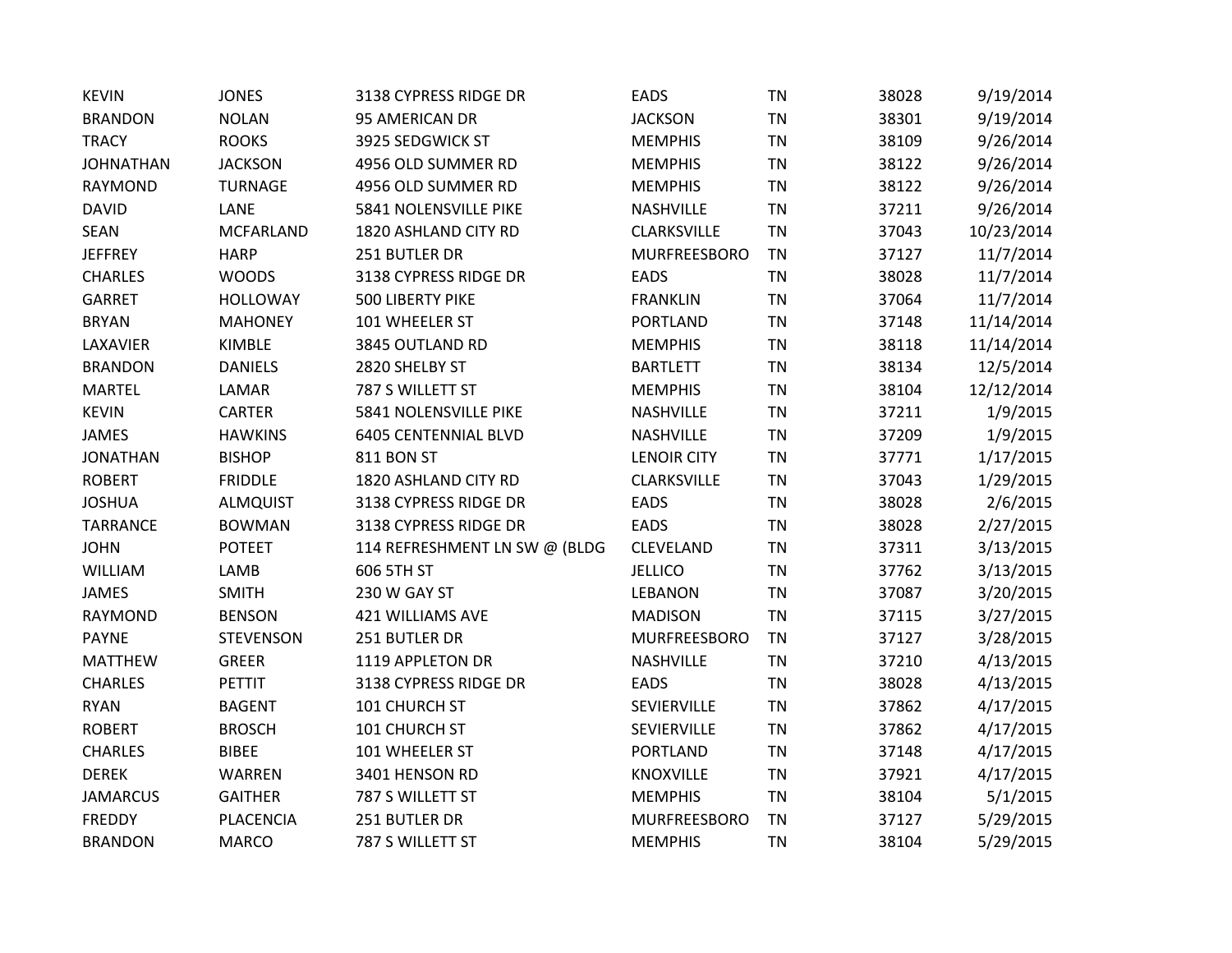| <b>ERIC</b>        | <b>MCCARTHY</b> | 1820 ASHLAND CITY RD        | <b>CLARKSVILLE</b> | <b>TN</b> | 37043 | 6/12/2015  |
|--------------------|-----------------|-----------------------------|--------------------|-----------|-------|------------|
| ODELL              | <b>WELLS</b>    | 2820 SHELBY ST              | <b>BARTLETT</b>    | <b>TN</b> | 38134 | 6/12/2015  |
| <b>BRAD</b>        | MCCASKILL       | 3138 CYPRESS RIDGE DR       | EADS               | <b>TN</b> | 38028 | 6/12/2015  |
| <b>SCOTT</b>       | <b>WOMBLE</b>   | 757 ARMSTRONG LN            | <b>COLUMBIA</b>    | <b>TN</b> | 38401 | 6/19/2015  |
| <b>TRAVIS</b>      | FAIG            | 9733 PARKSIDE DR            | KNOXVILLE          | <b>TN</b> | 37922 | 7/17/2015  |
| <b>JUSTIN</b>      | <b>ADKINS</b>   | 101 CHURCH ST               | SEVIERVILLE        | <b>TN</b> | 37862 | 7/31/2015  |
| MONQUELL           | <b>CLARDY</b>   | 787 S WILLETT ST            | <b>MEMPHIS</b>     | <b>TN</b> | 38104 | 8/7/2015   |
| PAUL               | RADWANSKI       | 251 BUTLER DR               | MURFREESBORO       | <b>TN</b> | 37127 | 8/14/2015  |
| <b>JEFFREY</b>     | <b>PURCELL</b>  | 1820 ASHLAND CITY RD        | <b>CLARKSVILLE</b> | <b>TN</b> | 37043 | 8/21/2015  |
| <b>JORGE</b>       | <b>FAJARDO</b>  | 1119 APPLETON DR            | <b>NASHVILLE</b>   | <b>TN</b> | 37210 | 8/28/2015  |
| <b>GREZABICUS</b>  | <b>JOHNSON</b>  | 2820 SHELBY ST              | <b>BARTLETT</b>    | <b>TN</b> | 38134 | 9/4/2015   |
| <b>TONY</b>        | <b>STETLER</b>  | 4956 OLD SUMMER RD          | <b>MEMPHIS</b>     | <b>TN</b> | 38122 | 9/4/2015   |
| <b>KEITH</b>       | <b>NAMISHIA</b> | 312 ARMOUR ST               | SOMERVILLE         | <b>TN</b> | 38068 | 9/11/2015  |
| <b>DEMARCO</b>     | <b>GARNER</b>   | 5841 NOLENSVILLE PIKE       | NASHVILLE          | <b>TN</b> | 37211 | 10/2/2015  |
| <b>DANNY</b>       | <b>HODGE</b>    | <b>6405 CENTENNIAL BLVD</b> | NASHVILLE          | TN        | 37209 | 10/12/2015 |
| KYLE               | <b>BARTOW</b>   | 1119 APPLETON DR            | NASHVILLE          | <b>TN</b> | 37210 | 10/16/2015 |
| <b>OREN</b>        | <b>BOSTON</b>   | 2820 SHELBY ST              | <b>BARTLETT</b>    | <b>TN</b> | 38134 | 10/16/2015 |
| <b>FREDRICK</b>    | <b>PERRY</b>    | 440 N BELVEDERE DR          | <b>GALLATIN</b>    | <b>TN</b> | 37066 | 10/26/2015 |
| <b>KEITH</b>       | <b>MABINS</b>   | 359 S JEFFERSON ST          | <b>RIPLEY</b>      | <b>TN</b> | 38063 | 10/30/2015 |
| <b>DONALD</b>      | WESTMORELAND    | <b>6405 CENTENNIAL BLVD</b> | NASHVILLE          | <b>TN</b> | 37209 | 10/30/2015 |
| <b>RICHARD</b>     | <b>LAXTON</b>   | 800 ROBBINS RD              | COVINGTON          | TN        | 38019 | 10/30/2015 |
| <b>RICHARD</b>     | <b>BANKS</b>    | 251 BUTLER DR               | MURFREESBORO       | <b>TN</b> | 37127 | 11/6/2015  |
| ZACHARY            | <b>DUNN</b>     | 9733 PARKSIDE DR            | KNOXVILLE          | <b>TN</b> | 37922 | 11/6/2015  |
| WILLIAM            | <b>BODKINS</b>  | 251 BUTLER DR               | MURFREESBORO       | <b>TN</b> | 37127 | 11/13/2015 |
| CALEB              | <b>DOYLE</b>    | 251 BUTLER DR               | MURFREESBORO       | <b>TN</b> | 37127 | 11/13/2015 |
| <b>JACQUE</b>      | <b>WOOD</b>     | 9733 PARKSIDE DR            | <b>KNOXVILLE</b>   | <b>TN</b> | 37922 | 11/13/2015 |
| <b>BRIAN</b>       | <b>MCINTOSH</b> | 3138 CYPRESS RIDGE DR       | EADS               | <b>TN</b> | 38028 | 11/26/2015 |
| SHAWN              | <b>DREXEL</b>   | 1820 ASHLAND CITY RD        | <b>CLARKSVILLE</b> | <b>TN</b> | 37043 | 11/27/2015 |
| ANDREW             | <b>VINCENT</b>  | <b>811 BON ST</b>           | <b>LENOIR CITY</b> | <b>TN</b> | 37771 | 12/4/2015  |
| <b>JOSEPH</b>      | <b>JENKINS</b>  | 3138 CYPRESS RIDGE DR       | <b>EADS</b>        | <b>TN</b> | 38028 | 12/12/2015 |
| <b>JESSE</b>       | <b>GUSMAN</b>   | 251 BUTLER DR               | MURFREESBORO       | <b>TN</b> | 37127 | 1/8/2016   |
| <b>CRAIG</b>       | <b>JACO</b>     | 251 BUTLER DR               | MURFREESBORO       | <b>TN</b> | 37127 | 1/8/2016   |
| <b>TYLER</b>       | <b>TUTOROW</b>  | 3845 OUTLAND RD             | <b>MEMPHIS</b>     | <b>TN</b> | 38118 | 1/8/2016   |
| <b>CHRISTOPHER</b> | <b>KINCAID</b>  | <b>811 BON ST</b>           | <b>LENOIR CITY</b> | <b>TN</b> | 37771 | 1/8/2016   |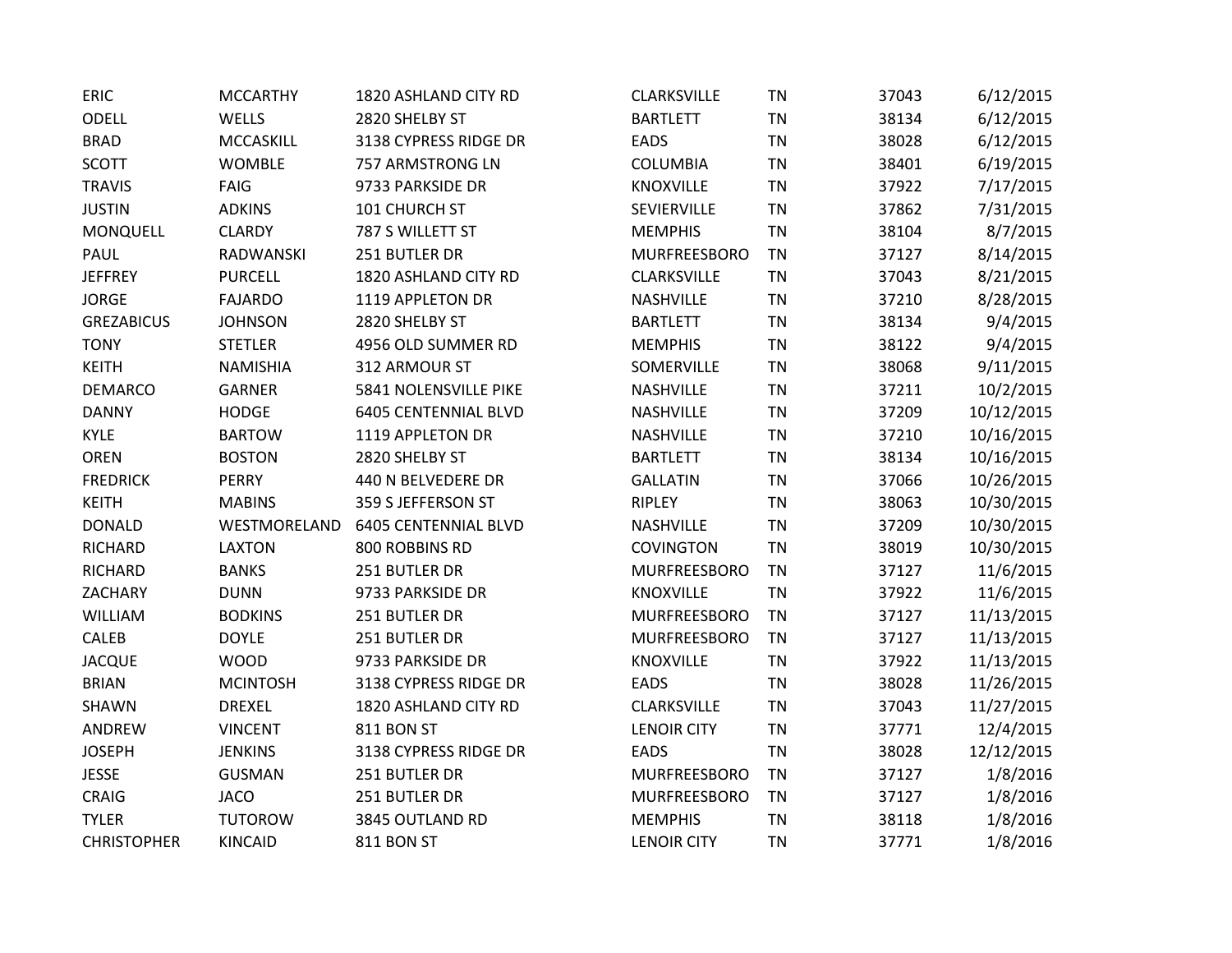| <b>DAVID</b>      | <b>MUSCHA</b>      | 251 BUTLER DR               | MURFREESBORO        | TN        | 37127 | 1/15/2016  |
|-------------------|--------------------|-----------------------------|---------------------|-----------|-------|------------|
| <b>COTY</b>       | <b>SVEHLAK</b>     | 757 ARMSTRONG LN            | <b>COLUMBIA</b>     | <b>TN</b> | 38401 | 1/22/2016  |
| MALCOLM           | <b>PERRY</b>       | 1119 APPLETON DR            | NASHVILLE           | TN        | 37210 | 2/5/2016   |
| <b>JOHN</b>       | ANDERSON           | 1002 HIGHWAY 70 W           | <b>DICKSON</b>      | <b>TN</b> | 37055 | 2/12/2016  |
| <b>TRAVIS</b>     | <b>ANTONICH</b>    | 104 DIVISION ST             | SMYRNA              | <b>TN</b> | 37167 | 2/28/2016  |
| <b>MATTHEW</b>    | WALLACE            | <b>811 BON ST</b>           | <b>LENOIR CITY</b>  | TN        | 37771 | 3/4/2016   |
| <b>OMAR</b>       | <b>MUNDHER</b>     | 1119 APPLETON DR            | NASHVILLE           | <b>TN</b> | 37210 | 4/8/2016   |
| <b>DUSTIN</b>     | <b>PRICE</b>       | 1820 ASHLAND CITY RD        | CLARKSVILLE         | <b>TN</b> | 37043 | 4/8/2016   |
| <b>BRENTTON</b>   | <b>MULLIS</b>      | 251 BUTLER DR               | MURFREESBORO        | <b>TN</b> | 37127 | 4/15/2016  |
| <b>RICHARD</b>    | <b>TAWWATER</b>    | 251 BUTLER DR               | <b>MURFREESBORO</b> | TN        | 37127 | 4/15/2016  |
| <b>STEVEN</b>     | <b>COLLINS</b>     | 3845 OUTLAND RD             | <b>MEMPHIS</b>      | <b>TN</b> | 38118 | 4/22/2016  |
| <b>JOHN</b>       | <b>TODD</b>        | 440 N BELVEDERE DR          | <b>GALLATIN</b>     | TN        | 37066 | 4/25/2016  |
| SPANKY            | <b>ROBERTSON</b>   | 440 N BELVEDERE DR          | <b>GALLATIN</b>     | <b>TN</b> | 37066 | 4/29/2016  |
| <b>JEFFERY</b>    | COPE               | 200 MITCHELL BLVD           | TULLAHOMA           | <b>TN</b> | 37388 | 5/6/2016   |
| <b>JONATHAN</b>   | <b>CURTIS</b>      | 200 MITCHELL BLVD           | <b>TULLAHOMA</b>    | TN        | 37388 | 5/6/2016   |
| <b>MATTHEW</b>    | <b>GOGEL</b>       | 251 BUTLER DR               | <b>MURFREESBORO</b> | TN        | 37127 | 5/6/2016   |
| <b>JASON</b>      | <b>OWENS</b>       | 730 SAMARIA BEND RD         | <b>DYERSBURG</b>    | <b>TN</b> | 38024 | 5/6/2016   |
| <b>DEMETRIOUS</b> | LEVY               | 5841 NOLENSVILLE PIKE       | NASHVILLE           | <b>TN</b> | 37211 | 5/13/2016  |
| <b>JOSHUA</b>     | <b>POLK</b>        | 3925 SEDGWICK ST            | <b>MEMPHIS</b>      | <b>TN</b> | 38109 | 6/10/2016  |
| <b>MICHAEL</b>    | <b>PATTERSON</b>   | <b>500 LIBERTY PIKE</b>     | <b>FRANKLIN</b>     | <b>TN</b> | 37064 | 6/15/2016  |
| <b>DENNIS</b>     | <b>DURBIN</b>      | 1119 APPLETON DR            | NASHVILLE           | <b>TN</b> | 37210 | 7/8/2016   |
| <b>MATTHEW</b>    | LEECH              | <b>6405 CENTENNIAL BLVD</b> | NASHVILLE           | <b>TN</b> | 37209 | 7/15/2016  |
| <b>CHARLES</b>    | <b>ENGLAND</b>     | 9733 PARKSIDE DR            | KNOXVILLE           | <b>TN</b> | 37922 | 10/14/2016 |
| <b>KAYLON</b>     | <b>CHRISTOPHER</b> | 3925 SEDGWICK ST            | <b>MEMPHIS</b>      | TN        | 38109 | 10/21/2016 |
| <b>JOSHUA</b>     | <b>SMITH</b>       | 2820 SHELBY ST              | <b>BARTLETT</b>     | <b>TN</b> | 38134 | 10/28/2016 |
| <b>ELIZABETH</b>  | <b>CEPLO</b>       | 5841 NOLENSVILLE PIKE       | NASHVILLE           | <b>TN</b> | 37211 | 10/28/2016 |
| <b>MANSON</b>     | <b>ROWAN</b>       | <b>6405 CENTENNIAL BLVD</b> | NASHVILLE           | TN        | 37209 | 10/28/2016 |
| <b>TIMOTHY</b>    | <b>SMITH</b>       | <b>6405 CENTENNIAL BLVD</b> | NASHVILLE           | <b>TN</b> | 37209 | 10/28/2016 |
| <b>STEVE</b>      | SORG               | <b>6405 CENTENNIAL BLVD</b> | NASHVILLE           | <b>TN</b> | 37209 | 10/28/2016 |
| ADAM              | <b>ST LAURENT</b>  | 1119 APPLETON DR            | NASHVILLE           | TN        | 37210 | 11/4/2016  |
| <b>JONATHAN</b>   | <b>BATSON</b>      | 251 BUTLER DR               | MURFREESBORO        | TN        | 37127 | 11/4/2016  |
| <b>JUSTIN</b>     | <b>COOPER</b>      | 251 BUTLER DR               | <b>MURFREESBORO</b> | <b>TN</b> | 37127 | 11/4/2016  |
| <b>JOHN ELLIS</b> | <b>HENDERSON</b>   | 730 SAMARIA BEND RD         | <b>DYERSBURG</b>    | <b>TN</b> | 38024 | 11/11/2016 |
| <b>JACOB</b>      | <b>GREEN</b>       | 9733 PARKSIDE DR            | KNOXVILLE           | <b>TN</b> | 37922 | 11/11/2016 |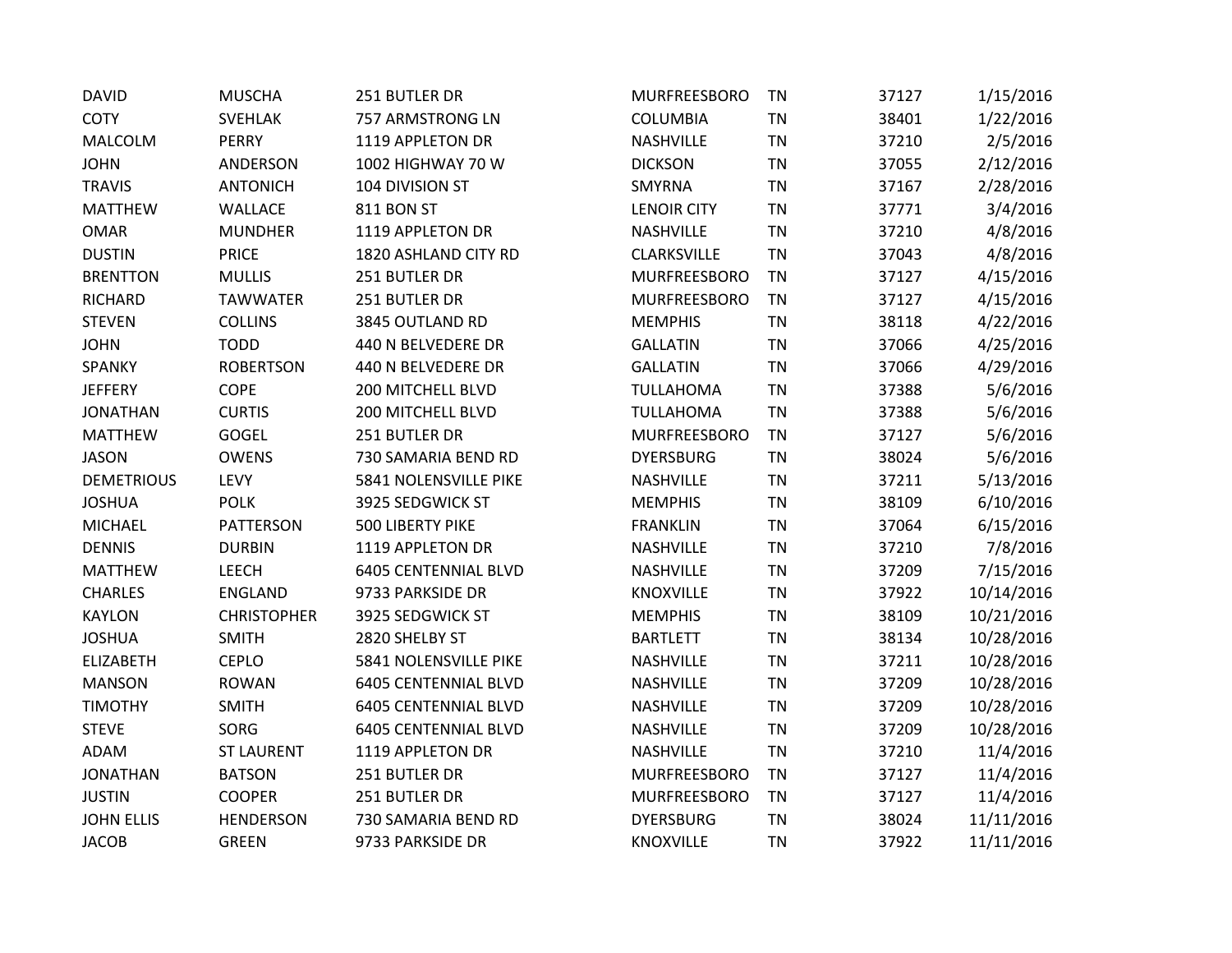| <b>ADONIS</b>      | <b>GORDON</b>     | 251 BUTLER DR               | MURFREESBORO     | <b>TN</b> | 37127 | 11/28/2016 |
|--------------------|-------------------|-----------------------------|------------------|-----------|-------|------------|
| <b>NICHOLAS</b>    | <b>BRANDL</b>     | 251 BUTLER DR               | MURFREESBORO     | <b>TN</b> | 37127 | 12/2/2016  |
| <b>SHAWN</b>       | <b>MITCHELL</b>   | 3845 OUTLAND RD             | <b>MEMPHIS</b>   | TN        | 38118 | 12/2/2016  |
| <b>FREDRICK</b>    | <b>JONES</b>      | 787 S WILLETT ST            | <b>MEMPHIS</b>   | <b>TN</b> | 38104 | 12/2/2016  |
| SYLVESTER          | <b>TWILLIE</b>    | 787 S WILLETT ST            | <b>MEMPHIS</b>   | <b>TN</b> | 38104 | 12/2/2016  |
| <b>JOSEPH</b>      | <b>GRIFFIS</b>    | 3138 CYPRESS RIDGE DR       | EADS             | <b>TN</b> | 38028 | 12/9/2016  |
| <b>DAVID</b>       | <b>MALONE</b>     | 3138 CYPRESS RIDGE DR       | <b>EADS</b>      | <b>TN</b> | 38028 | 12/9/2016  |
| <b>STEPHEN</b>     | <b>ALLEN</b>      | 251 BUTLER DR               | MURFREESBORO     | <b>TN</b> | 37127 | 1/5/2017   |
| <b>ERIC</b>        | <b>FLITCROFT</b>  | 230 W GAY ST                | <b>LEBANON</b>   | <b>TN</b> | 37087 | 1/6/2017   |
| <b>JOHN</b>        | LAWSON            | 251 BUTLER DR               | MURFREESBORO     | <b>TN</b> | 37127 | 1/13/2017  |
| <b>JONATHAN</b>    | <b>TEAGUE</b>     | 3401 HENSON RD              | <b>KNOXVILLE</b> | <b>TN</b> | 37921 | 1/20/2017  |
| <b>THEO</b>        | ARSENAULT         | <b>6405 CENTENNIAL BLVD</b> | NASHVILLE        | TN        | 37209 | 2/3/2017   |
| <b>RICHARD</b>     | <b>KLUG</b>       | 9733 PARKSIDE DR            | <b>KNOXVILLE</b> | <b>TN</b> | 37922 | 2/3/2017   |
| <b>DAVID</b>       | <b>WICKER</b>     | 9733 PARKSIDE DR            | <b>KNOXVILLE</b> | <b>TN</b> | 37922 | 2/3/2017   |
| <b>TERRY</b>       | <b>BRANN</b>      | 500 LIBERTY PIKE            | <b>FRANKLIN</b>  | <b>TN</b> | 37064 | 2/17/2017  |
| <b>ROGER</b>       | <b>COTHRAN</b>    | 500 LIBERTY PIKE            | <b>FRANKLIN</b>  | <b>TN</b> | 37064 | 2/17/2017  |
| <b>JOSEPH</b>      | <b>SALES</b>      | 1119 APPLETON DR            | NASHVILLE        | <b>TN</b> | 37210 | 2/24/2017  |
| <b>BENJAMIN</b>    | <b>BALDWIN</b>    | <b>421 WILLIAMS AVE</b>     | <b>MADISON</b>   | <b>TN</b> | 37115 | 2/24/2017  |
| <b>BRYAN</b>       | <b>FLATT</b>      | <b>6405 CENTENNIAL BLVD</b> | <b>NASHVILLE</b> | <b>TN</b> | 37209 | 2/24/2017  |
| <b>BRADFORD</b>    | <b>DONLEY</b>     | 251 BUTLER DR               | MURFREESBORO     | <b>TN</b> | 37127 | 3/3/2017   |
| JAMES              | <b>EVRENIADIS</b> | 251 BUTLER DR               | MURFREESBORO     | <b>TN</b> | 37127 | 3/3/2017   |
| <b>COREY</b>       | <b>HARRIS</b>     | 104 DIVISION ST             | SMYRNA           | <b>TN</b> | 37167 | 3/10/2017  |
| <b>JESSIE</b>      | <b>HOLLIS</b>     | 1820 ASHLAND CITY RD        | CLARKSVILLE      | <b>TN</b> | 37043 | 3/10/2017  |
| <b>CLIFFORD</b>    | <b>WILLIAMS</b>   | 757 ARMSTRONG LN            | <b>COLUMBIA</b>  | <b>TN</b> | 38401 | 3/10/2017  |
| <b>LUCAS</b>       | <b>FRAWLEY</b>    | 251 BUTLER DR               | MURFREESBORO     | <b>TN</b> | 37127 | 3/17/2017  |
| <b>TERRY</b>       | <b>SQUIRES</b>    | 3401 HENSON RD              | KNOXVILLE        | <b>TN</b> | 37921 | 3/17/2017  |
| <b>DAVID</b>       | <b>GAINES</b>     | 421 WILLIAMS AVE            | <b>MADISON</b>   | <b>TN</b> | 37115 | 3/17/2017  |
| WENDELL            | <b>SIGGERS</b>    | 3925 SEDGWICK ST            | <b>MEMPHIS</b>   | <b>TN</b> | 38109 | 3/24/2017  |
| WILLIE             | <b>MATTHEWS</b>   | 4956 OLD SUMMER RD          | <b>MEMPHIS</b>   | <b>TN</b> | 38122 | 3/24/2017  |
| <b>JOENATHAN</b>   | WRIGHT            | 4956 OLD SUMMER RD          | <b>MEMPHIS</b>   | <b>TN</b> | 38122 | 3/24/2017  |
| <b>CHRISTOPHER</b> | <b>THOLE</b>      | 251 BUTLER DR               | MURFREESBORO     | <b>TN</b> | 37127 | 3/31/2017  |
| <b>KENNETH</b>     | <b>HENDRICKS</b>  | <b>6405 CENTENNIAL BLVD</b> | <b>NASHVILLE</b> | <b>TN</b> | 37209 | 3/31/2017  |
| <b>JASMIN</b>      | <b>PRATCHER</b>   | 3845 OUTLAND RD             | <b>MEMPHIS</b>   | <b>TN</b> | 38118 | 4/7/2017   |
| <b>DONALD</b>      | <b>WILLIAMS</b>   | 4956 OLD SUMMER RD          | <b>MEMPHIS</b>   | <b>TN</b> | 38122 | 4/7/2017   |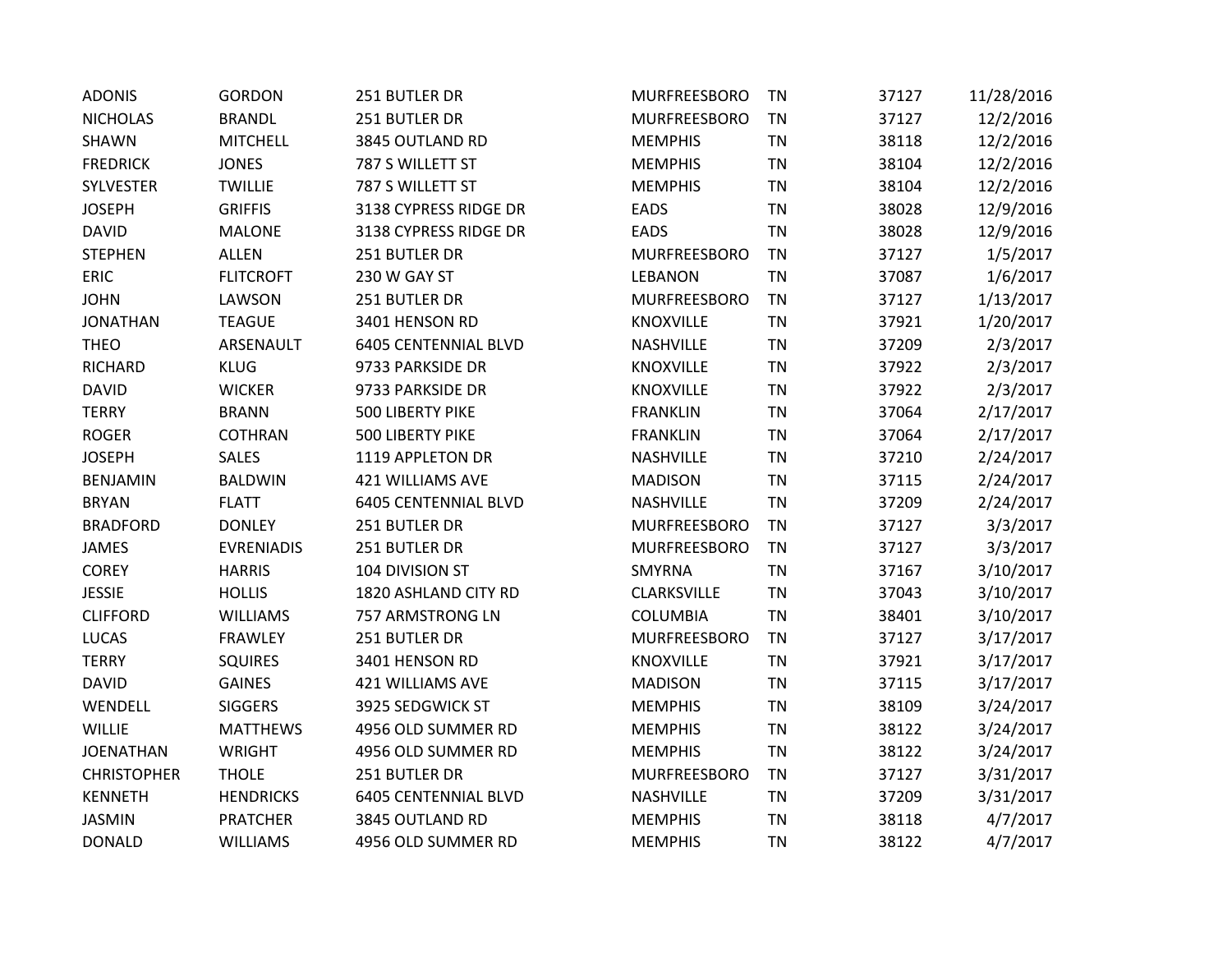| <b>DERRICK</b>     | <b>KINCAID</b>   | 251 BUTLER DR                         | MURFREESBORO      | <b>TN</b> | 37127 | 4/14/2017  |
|--------------------|------------------|---------------------------------------|-------------------|-----------|-------|------------|
| <b>PATRICK</b>     | <b>JORDAN</b>    | 787 S WILLETT ST                      | <b>MEMPHIS</b>    | <b>TN</b> | 38104 | 4/14/2017  |
| CARL               | <b>COOPER</b>    | 3138 CYPRESS RIDGE DR                 | <b>EADS</b>       | TN        | 38028 | 4/28/2017  |
| <b>EDGAR</b>       |                  | SANTOS VILLANUE\3138 CYPRESS RIDGE DR | <b>EADS</b>       | <b>TN</b> | 38028 | 4/28/2017  |
| <b>JEFFREY</b>     | <b>SCOTT</b>     | <b>421 WILLIAMS AVE</b>               | <b>MADISON</b>    | <b>TN</b> | 37115 | 4/28/2017  |
| <b>JUSTIN</b>      | <b>GATES</b>     | 1002 HIGHWAY 70 W                     | <b>DICKSON</b>    | <b>TN</b> | 37055 | 5/12/2017  |
| <b>JOHN</b>        | <b>CAUTHEN</b>   | 251 BUTLER DR                         | MURFREESBORO      | <b>TN</b> | 37127 | 6/2/2017   |
| <b>DEXTER</b>      | <b>HUNTSMAN</b>  | 787 S WILLETT ST                      | <b>MEMPHIS</b>    | <b>TN</b> | 38104 | 6/9/2017   |
| <b>DEAN</b>        | ABRAHAM          | 1119 APPLETON DR                      | NASHVILLE         | <b>TN</b> | 37210 | 6/13/2017  |
| GERALD             | <b>WILLIAMS</b>  | 251 BUTLER DR                         | MURFREESBORO      | <b>TN</b> | 37127 | 6/23/2017  |
| <b>JUSTIN</b>      | <b>CHANDLER</b>  | 421 WILLIAMS AVE                      | <b>MADISON</b>    | <b>TN</b> | 37115 | 6/23/2017  |
| <b>CHRISTOPHER</b> | <b>GULLETT</b>   | 3138 CYPRESS RIDGE DR                 | <b>EADS</b>       | <b>TN</b> | 38028 | 7/28/2017  |
| <b>BRYAN</b>       | LAWRENCE         | 3138 CYPRESS RIDGE DR                 | <b>EADS</b>       | TN        | 38028 | 7/28/2017  |
| <b>RYAN</b>        | <b>STEWART</b>   | 5841 NOLENSVILLE PIKE                 | NASHVILLE         | <b>TN</b> | 37211 | 7/28/2017  |
| <b>JOHNATHAN</b>   | CALDWELL         | 307 DR M L KING PKWY                  | <b>MORRISTOWN</b> | <b>TN</b> | 37813 | 9/14/2017  |
| <b>MARK</b>        | <b>BEASLEY</b>   | 251 BUTLER DR                         | MURFREESBORO      | <b>TN</b> | 37127 | 9/15/2017  |
| <b>RENE</b>        |                  | GUTIERREZ LAZCAN 500 LIBERTY PIKE     | <b>FRANKLIN</b>   | <b>TN</b> | 37064 | 9/15/2017  |
| <b>JASON</b>       | <b>BAIN</b>      | 3138 CYPRESS RIDGE DR                 | <b>EADS</b>       | <b>TN</b> | 38028 | 9/22/2017  |
| <b>DAN</b>         | <b>SHARP</b>     | 307 DR M L KING PKWY                  | <b>MORRISTOWN</b> | <b>TN</b> | 37813 | 10/10/2017 |
| <b>TAYLOR</b>      | GRISSOM          | 3138 CYPRESS RIDGE DR                 | <b>EADS</b>       | TN        | 38028 | 1/19/2018  |
| <b>BRIAN</b>       | <b>RIGGINS</b>   | 312 ARMOUR ST                         | SOMERVILLE        | <b>TN</b> | 38068 | 1/26/2018  |
| <b>MARCUS</b>      | <b>JIMMERSON</b> | 3925 SEDGWICK ST                      | <b>MEMPHIS</b>    | <b>TN</b> | 38109 | 2/16/2018  |
| <b>BAYAN</b>       | <b>MUME</b>      | 3925 SEDGWICK ST                      | <b>MEMPHIS</b>    | <b>TN</b> | 38109 | 2/16/2018  |
| CALEB              | <b>NORTHCUTT</b> | 200 MITCHELL BLVD                     | <b>TULLAHOMA</b>  | <b>TN</b> | 37388 | 12/7/2018  |
| <b>BRANDEN</b>     | <b>LIRIANO</b>   | 5841 NOLENSVILLE PIKE                 | NASHVILLE         | <b>TN</b> | 37211 | 12/14/2018 |
| <b>GREGORY</b>     | SMARTT           | 251 BUTLER DR                         | MURFREESBORO      | TN        | 37127 | 4/1/2019   |
| <b>KASHIF</b>      | CLEVELAND        | 3138 CYPRESS RIDGE DR                 | <b>EADS</b>       | <b>TN</b> | 38028 | 11/13/2020 |
| LARRY              | <b>WARREN</b>    | 3138 CYPRESS RIDGE DR                 | <b>EADS</b>       | <b>TN</b> | 38028 | 1/8/2021   |
| <b>ALVIN</b>       | <b>BAKER</b>     | 3925 SEDGWICK ST                      | <b>MEMPHIS</b>    | TN        | 38109 | 1/8/2021   |
| <b>CLIFFORD</b>    | <b>JOHNSON</b>   | 3925 SEDGWICK ST                      | <b>MEMPHIS</b>    | <b>TN</b> | 38109 | 1/22/2021  |
| <b>BRIAN</b>       | <b>SMITH</b>     | 3925 SEDGWICK ST                      | <b>MEMPHIS</b>    | <b>TN</b> | 38109 | 1/22/2021  |
| MAXWELL            | <b>TUTOROW</b>   | 3925 SEDGWICK ST                      | <b>MEMPHIS</b>    | <b>TN</b> | 38109 | 1/22/2021  |
| <b>ERNEST</b>      | <b>BURGS</b>     | 787 S WILLETT ST                      | <b>MEMPHIS</b>    | <b>TN</b> | 38104 | 1/22/2021  |
| SAMUEL             | <b>GREENE</b>    | 787 S WILLETT ST                      | <b>MEMPHIS</b>    | <b>TN</b> | 38104 | 1/22/2021  |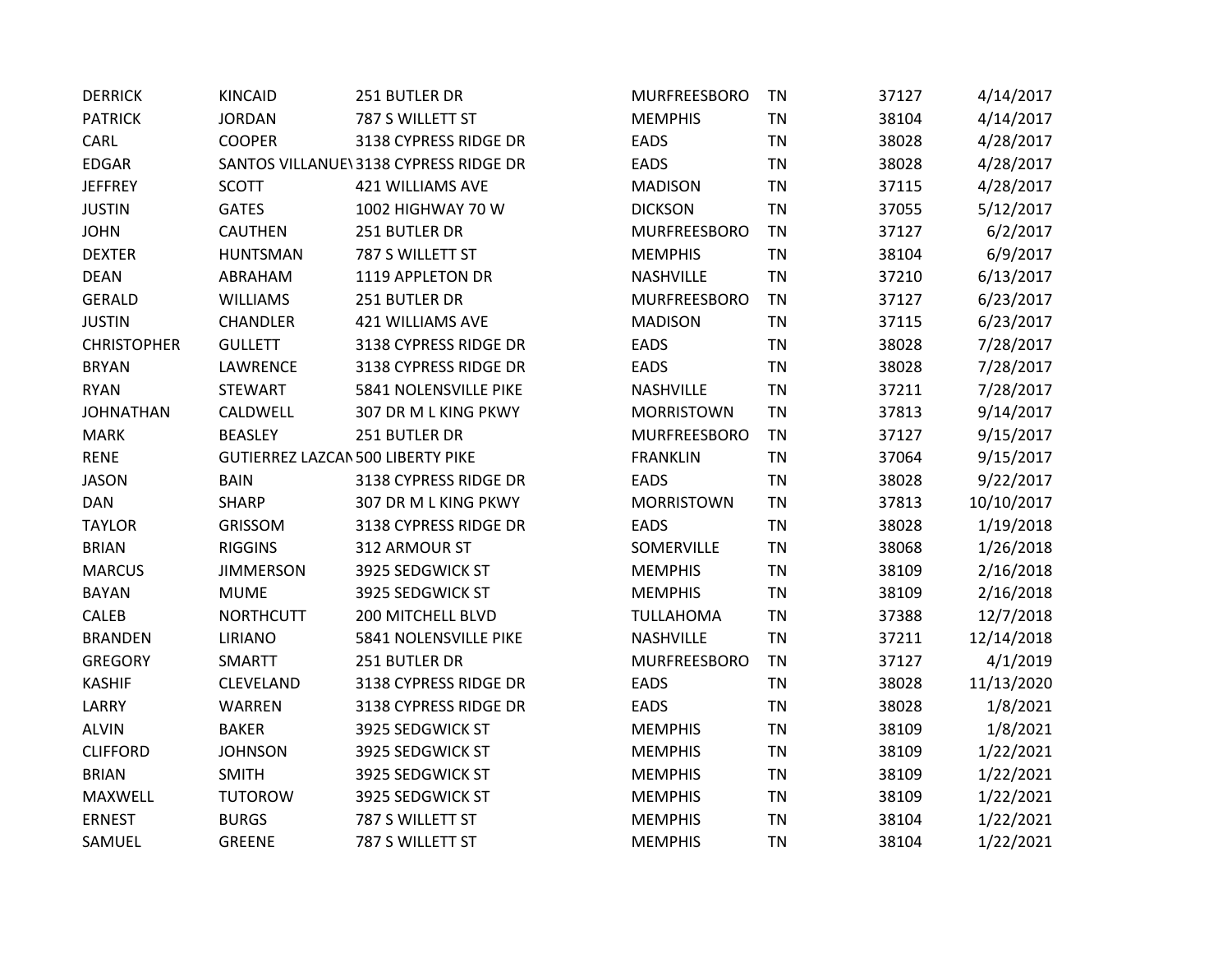| <b>JAMES</b>     | KLEINSCHMIDT      | 1820 ASHLAND CITY RD        | CLARKSVILLE        | <b>TN</b> | 37043 | 2/12/2021 |
|------------------|-------------------|-----------------------------|--------------------|-----------|-------|-----------|
| LEE              | <b>DOSTER</b>     | 3138 CYPRESS RIDGE DR       | <b>EADS</b>        | <b>TN</b> | 38028 | 2/12/2021 |
| <b>NATHAN</b>    | CANNON            | 421 WILLIAMS AVE            | <b>MADISON</b>     | <b>TN</b> | 37115 | 2/12/2021 |
| <b>MICHAEL</b>   | <b>ELLIOTT</b>    | 1002 HIGHWAY 70 W           | <b>DICKSON</b>     | <b>TN</b> | 37055 | 2/19/2021 |
| ANDREW           | <b>WOOD</b>       | 3138 CYPRESS RIDGE DR       | <b>EADS</b>        | <b>TN</b> | 38028 | 2/19/2021 |
| <b>PIERRE</b>    | <b>PRATCHER</b>   | 3138 CYPRESS RIDGE DR       | <b>EADS</b>        | <b>TN</b> | 38028 | 3/5/2021  |
| <b>JEFF</b>      | <b>HOLT</b>       | 3401 HENSON RD              | KNOXVILLE          | <b>TN</b> | 37921 | 3/5/2021  |
| <b>JOSHUA</b>    | VARNER            | 3401 HENSON RD              | KNOXVILLE          | <b>TN</b> | 37921 | 3/5/2021  |
| <b>JIMMY</b>     | <b>BESSINGER</b>  | 757 ARMSTRONG LN            | <b>COLUMBIA</b>    | <b>TN</b> | 38401 | 3/5/2021  |
| <b>TAYLOR</b>    | <b>THORNSBURY</b> | 9733 PARKSIDE DR            | <b>KNOXVILLE</b>   | <b>TN</b> | 37922 | 3/5/2021  |
| PHILLIP          | COX               | 3401 HENSON RD              | KNOXVILLE          | <b>TN</b> | 37921 | 3/12/2021 |
| <b>JODY</b>      | <b>HOWELL</b>     | 500 LIBERTY PIKE            | <b>FRANKLIN</b>    | <b>TN</b> | 37064 | 3/12/2021 |
| <b>JONATHAN</b>  | PATTERSON         | 251 BUTLER DR               | MURFREESBORO       | <b>TN</b> | 37127 | 3/19/2021 |
| <b>JAMES</b>     | <b>RICHEY</b>     | 3138 CYPRESS RIDGE DR       | <b>EADS</b>        | <b>TN</b> | 38028 | 3/19/2021 |
| <b>JERICHO</b>   | <b>HAGAN</b>      | <b>421 WILLIAMS AVE</b>     | <b>MADISON</b>     | <b>TN</b> | 37115 | 3/19/2021 |
| JAMES            | <b>PENNINGTON</b> | 757 ARMSTRONG LN            | COLUMBIA           | <b>TN</b> | 38401 | 3/19/2021 |
| JEREMY           | <b>HUNT</b>       | 9733 PARKSIDE DR            | <b>KNOXVILLE</b>   | <b>TN</b> | 37922 | 3/19/2021 |
| <b>DONERRICK</b> | <b>ELLZEY</b>     | 3138 CYPRESS RIDGE DR       | <b>EADS</b>        | <b>TN</b> | 38028 | 4/2/2021  |
| <b>DEREK</b>     | <b>BOOKER</b>     | 500 LIBERTY PIKE            | <b>FRANKLIN</b>    | <b>TN</b> | 37064 | 4/2/2021  |
| <b>DAKOTA</b>    | <b>CRIBBS</b>     | 901 LINCOLN RD              | <b>MARYVILLE</b>   | <b>TN</b> | 37804 | 4/2/2021  |
| <b>DAVID</b>     | <b>KLICKA</b>     | 9733 PARKSIDE DR            | KNOXVILLE          | <b>TN</b> | 37922 | 4/2/2021  |
| <b>JARED</b>     | <b>WORLEY</b>     | 1820 ASHLAND CITY RD        | <b>CLARKSVILLE</b> | <b>TN</b> | 37043 | 4/9/2021  |
| PAUL             | <b>ALLEN</b>      | 307 DR M L KING PKWY        | <b>MORRISTOWN</b>  | <b>TN</b> | 37813 | 4/9/2021  |
| LEONARD          | <b>JACKSON</b>    | 307 DR M L KING PKWY        | <b>MORRISTOWN</b>  | <b>TN</b> | 37813 | 4/9/2021  |
| <b>MICAH</b>     | <b>BRADBERRY</b>  | 3138 CYPRESS RIDGE DR       | <b>EADS</b>        | <b>TN</b> | 38028 | 4/9/2021  |
| ADAM             | <b>CHATLAIN</b>   | 3401 HENSON RD              | <b>KNOXVILLE</b>   | <b>TN</b> | 37921 | 4/9/2021  |
| <b>TERRY</b>     | <b>KELLER</b>     | <b>6405 CENTENNIAL BLVD</b> | <b>NASHVILLE</b>   | <b>TN</b> | 37209 | 4/9/2021  |
| <b>CHARLES</b>   | <b>PETTY</b>      | <b>6405 CENTENNIAL BLVD</b> | <b>NASHVILLE</b>   | <b>TN</b> | 37209 | 4/9/2021  |
| <b>DONOVAN</b>   | <b>BLACKWELL</b>  | 3138 CYPRESS RIDGE DR       | <b>EADS</b>        | <b>TN</b> | 38028 | 4/16/2021 |
| <b>DOMINIC</b>   | <b>GRAY</b>       | 3845 OUTLAND RD             | <b>MEMPHIS</b>     | <b>TN</b> | 38118 | 4/16/2021 |
| <b>NICHOLAS</b>  | <b>VINCELLI</b>   | 500 LIBERTY PIKE            | <b>FRANKLIN</b>    | <b>TN</b> | 37064 | 4/16/2021 |
| <b>DONIELLE</b>  | <b>HOUSE</b>      | <b>6405 CENTENNIAL BLVD</b> | <b>NASHVILLE</b>   | <b>TN</b> | 37209 | 4/16/2021 |
| <b>RONNIE</b>    | <b>GLOVER</b>     | 3138 CYPRESS RIDGE DR       | <b>EADS</b>        | <b>TN</b> | 38028 | 4/23/2021 |
| CAMERON          | <b>MCCARTHY</b>   | 1820 ASHLAND CITY RD        | <b>CLARKSVILLE</b> | <b>TN</b> | 37043 | 4/30/2021 |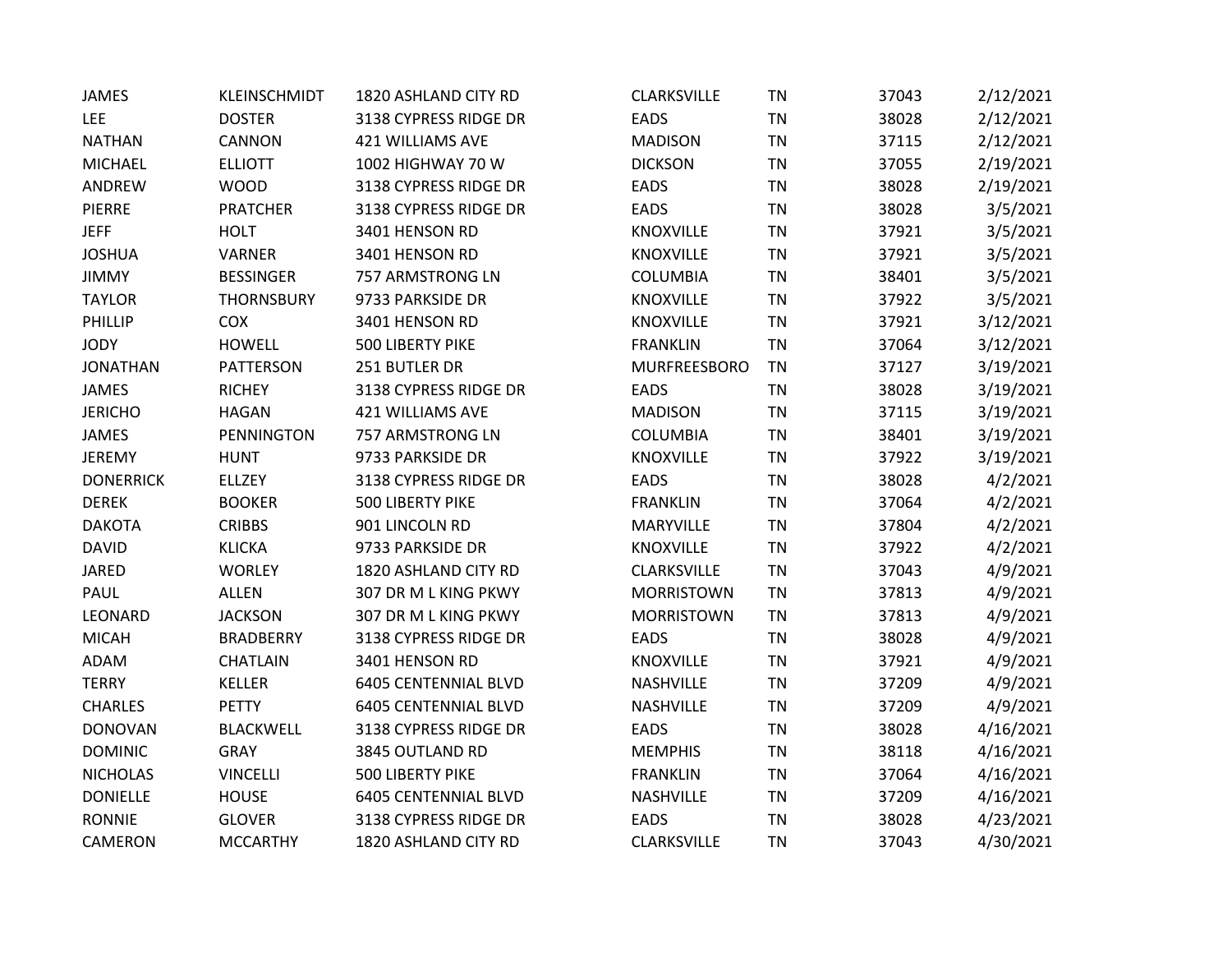| <b>DAVID</b>       | <b>EDWARDS</b>   | 3138 CYPRESS RIDGE DR                 | <b>EADS</b>        | TN        | 38028 | 4/30/2021 |
|--------------------|------------------|---------------------------------------|--------------------|-----------|-------|-----------|
| <b>RYLEY</b>       | <b>JENKINS</b>   | 3138 CYPRESS RIDGE DR                 | <b>EADS</b>        | <b>TN</b> | 38028 | 4/30/2021 |
| ANDREW             | <b>JOHNSTON</b>  | 421 WILLIAMS AVE                      | <b>MADISON</b>     | <b>TN</b> | 37115 | 4/30/2021 |
| <b>KEDRIN</b>      | <b>FOWLER</b>    | 787 S WILLETT ST                      | <b>MEMPHIS</b>     | <b>TN</b> | 38104 | 4/30/2021 |
| <b>DAREN</b>       | <b>LUCAS</b>     | 200 MITCHELL BLVD                     | <b>TULLAHOMA</b>   | <b>TN</b> | 37388 | 5/7/2021  |
| <b>MALIK</b>       | SUGARMON         | 3138 CYPRESS RIDGE DR                 | EADS               | <b>TN</b> | 38028 | 5/7/2021  |
| <b>DANARIUS</b>    | <b>LOCKHART</b>  | 4956 OLD SUMMER RD                    | <b>MEMPHIS</b>     | <b>TN</b> | 38122 | 5/7/2021  |
| <b>JONATHAN</b>    | <b>STEVENS</b>   | 3845 OUTLAND RD                       | <b>MEMPHIS</b>     | <b>TN</b> | 38118 | 5/14/2021 |
| <b>STEVEN</b>      | <b>TULL</b>      | 3845 OUTLAND RD                       | <b>MEMPHIS</b>     | <b>TN</b> | 38118 | 5/14/2021 |
| <b>CHRISTOPHER</b> | <b>BURFORD</b>   | 3925 SEDGWICK ST                      | <b>MEMPHIS</b>     | <b>TN</b> | 38109 | 5/21/2021 |
| <b>DONDRE</b>      | <b>BURTON</b>    | 3925 SEDGWICK ST                      | <b>MEMPHIS</b>     | <b>TN</b> | 38109 | 5/21/2021 |
| <b>DAVID</b>       | <b>HARPER</b>    | <b>6405 CENTENNIAL BLVD</b>           | NASHVILLE          | <b>TN</b> | 37209 | 5/21/2021 |
| LEE                | <b>WININGER</b>  | 757 ARMSTRONG LN                      | <b>COLUMBIA</b>    | <b>TN</b> | 38401 | 5/21/2021 |
| <b>RICHARD</b>     | <b>GRIESE</b>    | <b>6405 CENTENNIAL BLVD</b>           | NASHVILLE          | <b>TN</b> | 37209 | 6/4/2021  |
| <b>DONOVAN</b>     | <b>FLEMING</b>   | 104 DIVISION ST                       | SMYRNA             | <b>TN</b> | 37167 | 6/11/2021 |
| ZACHARY            | <b>WILES</b>     | 251 BUTLER DR                         | MURFREESBORO       | <b>TN</b> | 37127 | 6/11/2021 |
| <b>DUSTIN</b>      | <b>GREER</b>     | 3138 CYPRESS RIDGE DR                 | <b>EADS</b>        | <b>TN</b> | 38028 | 6/11/2021 |
| <b>ERIC</b>        | <b>GULLION</b>   | 3138 CYPRESS RIDGE DR                 | <b>EADS</b>        | <b>TN</b> | 38028 | 6/11/2021 |
| <b>BRIAN</b>       | <b>PEFFER</b>    | 3138 CYPRESS RIDGE DR                 | <b>EADS</b>        | <b>TN</b> | 38028 | 6/11/2021 |
| <b>HUNTER</b>      | <b>WILLIAMS</b>  | 3138 CYPRESS RIDGE DR                 | EADS               | <b>TN</b> | 38028 | 6/11/2021 |
| <b>GUMARREUS</b>   | <b>MCNEAL</b>    | 4956 OLD SUMMER RD                    | <b>MEMPHIS</b>     | <b>TN</b> | 38122 | 6/11/2021 |
| <b>JUSTIN</b>      | <b>DONMOYER</b>  | 500 LIBERTY PIKE                      | <b>FRANKLIN</b>    | <b>TN</b> | 37064 | 6/11/2021 |
| ZACH               | <b>JONES</b>     | <b>6405 CENTENNIAL BLVD</b>           | NASHVILLE          | <b>TN</b> | 37209 | 6/11/2021 |
| <b>JOHN</b>        | <b>THOMAS</b>    | 1119 APPLETON DR                      | NASHVILLE          | <b>TN</b> | 37210 | 6/18/2021 |
| <b>JOHN</b>        | <b>TOMBERLIN</b> | 1820 ASHLAND CITY RD                  | CLARKSVILLE        | <b>TN</b> | 37043 | 6/18/2021 |
| <b>KEZI</b>        | LARA             | 5841 NOLENSVILLE PIKE                 | NASHVILLE          | <b>TN</b> | 37211 | 6/18/2021 |
| <b>JORDAN</b>      | <b>HALL</b>      | 757 ARMSTRONG LN                      | <b>COLUMBIA</b>    | <b>TN</b> | 38401 | 6/18/2021 |
| <b>JOHN</b>        | ABBEY            | 901 LINCOLN RD                        | <b>MARYVILLE</b>   | <b>TN</b> | 37804 | 6/18/2021 |
| <b>TREVER</b>      | <b>WAMMACK</b>   | 3138 CYPRESS RIDGE DR                 | <b>EADS</b>        | <b>TN</b> | 38028 | 6/25/2021 |
| <b>JOSE</b>        |                  | MARTINEZ HERNAI 5841 NOLENSVILLE PIKE | NASHVILLE          | <b>TN</b> | 37211 | 6/25/2021 |
| <b>JOHN</b>        | <b>GLACCUM</b>   | <b>811 BON ST</b>                     | <b>LENOIR CITY</b> | <b>TN</b> | 37771 | 6/25/2021 |
| <b>JUSTIN</b>      | <b>CHUBB</b>     | 901 LINCOLN RD                        | <b>MARYVILLE</b>   | <b>TN</b> | 37804 | 6/25/2021 |
| <b>ISAIAH</b>      | <b>MASON</b>     | 101 WHEELER ST                        | <b>PORTLAND</b>    | <b>TN</b> | 37148 | 7/9/2021  |
| ZACH               | <b>KASPER</b>    | 1119 APPLETON DR                      | NASHVILLE          | <b>TN</b> | 37210 | 7/9/2021  |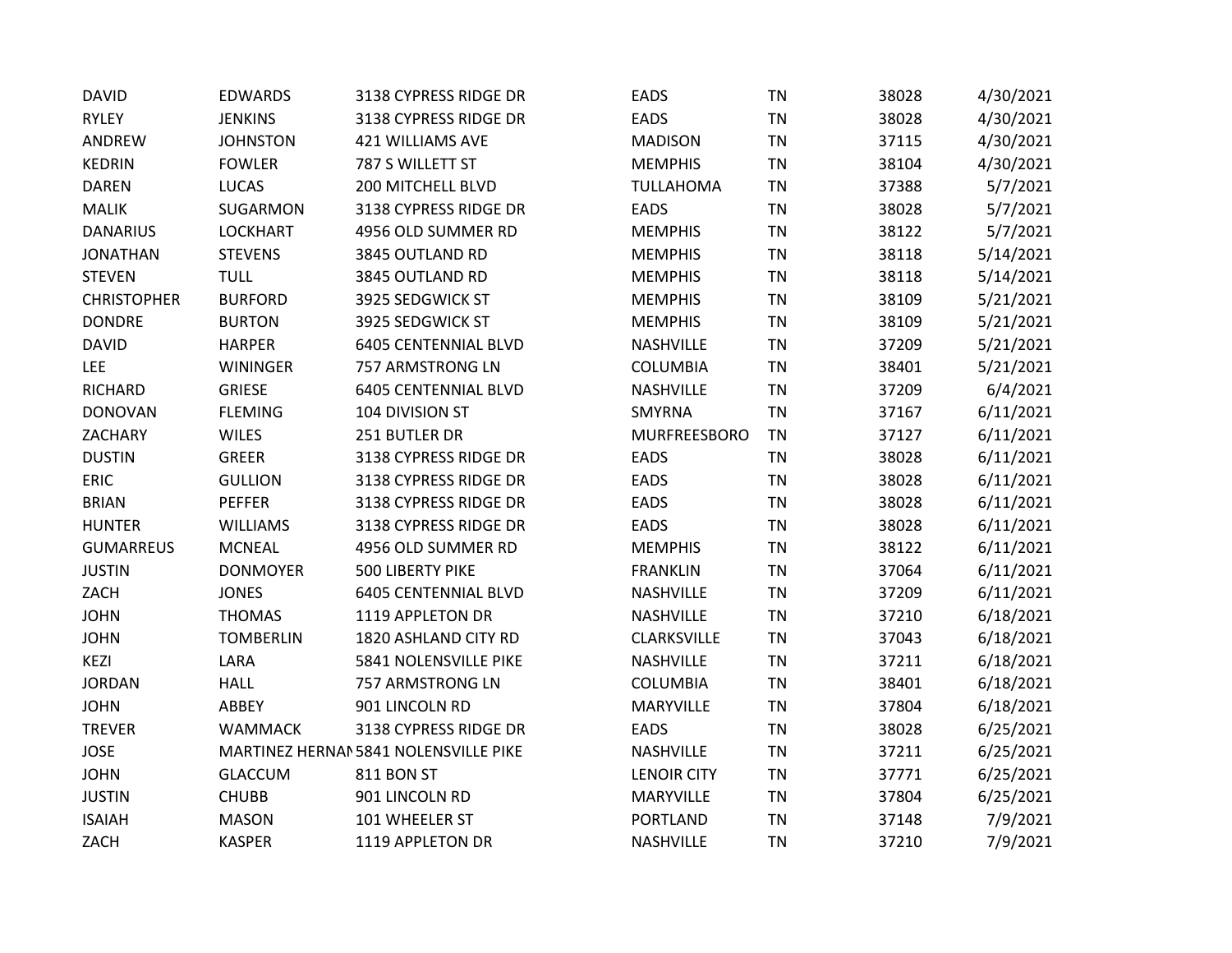| <b>JOSHUA</b>      | SILL              | 1119 APPLETON DR            | NASHVILLE           | <b>TN</b> | 37210 | 7/9/2021  |
|--------------------|-------------------|-----------------------------|---------------------|-----------|-------|-----------|
| <b>CHARLES</b>     | <b>ENGLAND</b>    | 3138 CYPRESS RIDGE DR       | <b>EADS</b>         | <b>TN</b> | 38028 | 7/23/2021 |
| <b>TIMOTHY</b>     | <b>NULL</b>       | 3138 CYPRESS RIDGE DR       | <b>EADS</b>         | <b>TN</b> | 38028 | 7/23/2021 |
| <b>BRYAN</b>       | <b>JONES</b>      | 4956 OLD SUMMER RD          | <b>MEMPHIS</b>      | <b>TN</b> | 38122 | 7/23/2021 |
| <b>JESSIE</b>      | <b>DUNIGAN</b>    | 1002 HIGHWAY 70 W           | <b>DICKSON</b>      | <b>TN</b> | 37055 | 7/30/2021 |
| <b>SETH</b>        | <b>HARDEN</b>     | 251 BUTLER DR               | <b>MURFREESBORO</b> | <b>TN</b> | 37127 | 7/30/2021 |
| <b>JASON</b>       | <b>MATHES</b>     | 101 CHURCH ST               | SEVIERVILLE         | <b>TN</b> | 37862 | 8/20/2021 |
| <b>GABRIEL</b>     | <b>STANLEY</b>    | 421 WILLIAMS AVE            | <b>MADISON</b>      | <b>TN</b> | 37115 | 8/20/2021 |
| <b>BRENDAN</b>     | <b>GARDNER</b>    | <b>6405 CENTENNIAL BLVD</b> | NASHVILLE           | <b>TN</b> | 37209 | 8/20/2021 |
| <b>KAYLA</b>       | <b>BENNETT</b>    | 1119 APPLETON DR            | NASHVILLE           | <b>TN</b> | 37210 | 9/10/2021 |
| <b>REID</b>        | <b>BUTLER</b>     | 1119 APPLETON DR            | NASHVILLE           | <b>TN</b> | 37210 | 9/10/2021 |
| <b>SEAN</b>        | <b>HARRINGTON</b> | 1119 APPLETON DR            | NASHVILLE           | <b>TN</b> | 37210 | 9/10/2021 |
| <b>ALEX</b>        | <b>THIBODEAUX</b> | 1820 ASHLAND CITY RD        | CLARKSVILLE         | <b>TN</b> | 37043 | 9/10/2021 |
| <b>DIRK</b>        | <b>SMITH</b>      | 3401 HENSON RD              | <b>KNOXVILLE</b>    | <b>TN</b> | 37921 | 9/10/2021 |
| <b>GEORGE</b>      | <b>TROUTT</b>     | 127 E CHURCH ST             | <b>CLINTON</b>      | <b>TN</b> | 37716 | 9/17/2021 |
| <b>GAVIN</b>       | <b>SPENCER</b>    | 1820 ASHLAND CITY RD        | CLARKSVILLE         | <b>TN</b> | 37043 | 9/17/2021 |
| <b>GABRIEL</b>     | <b>CARTER</b>     | 440 N BELVEDERE DR          | <b>GALLATIN</b>     | <b>TN</b> | 37066 | 9/17/2021 |
| <b>JOSHUA</b>      | <b>DISMANG</b>    | 440 N BELVEDERE DR          | <b>GALLATIN</b>     | <b>TN</b> | 37066 | 9/17/2021 |
| ALBERT             | <b>WISNIEWSKI</b> | 440 N BELVEDERE DR          | <b>GALLATIN</b>     | <b>TN</b> | 37066 | 9/17/2021 |
| <b>DEVIN</b>       | <b>TATE</b>       | 500 LIBERTY PIKE            | <b>FRANKLIN</b>     | <b>TN</b> | 37064 | 9/17/2021 |
| <b>SEAN</b>        | SPANN             | 901 LINCOLN RD              | <b>MARYVILLE</b>    | <b>TN</b> | 37804 | 9/17/2021 |
| <b>RAGAN</b>       | <b>YOUNG</b>      | 901 LINCOLN RD              | <b>MARYVILLE</b>    | <b>TN</b> | 37804 | 9/17/2021 |
| CALEB              | <b>MAITLAND</b>   | 1119 APPLETON DR            | NASHVILLE           | <b>TN</b> | 37210 | 9/24/2021 |
| <b>DUSTIN</b>      | SULLIVAN          | 3138 CYPRESS RIDGE DR       | <b>EADS</b>         | <b>TN</b> | 38028 | 9/24/2021 |
| <b>JOSHUA</b>      | <b>MULLEN</b>     | 5841 NOLENSVILLE PIKE       | NASHVILLE           | <b>TN</b> | 37211 | 9/24/2021 |
| <b>MICHAEL</b>     | <b>KIRKUP</b>     | 1119 APPLETON DR            | NASHVILLE           | <b>TN</b> | 37210 | 10/1/2021 |
| <b>SETH</b>        | <b>MCKILLOP</b>   | 1119 APPLETON DR            | NASHVILLE           | <b>TN</b> | 37210 | 10/1/2021 |
| <b>MICHAEL</b>     | ALEXANDER         | 3138 CYPRESS RIDGE DR       | <b>EADS</b>         | <b>TN</b> | 38028 | 10/1/2021 |
| <b>JORGE</b>       | <b>FAJARDO</b>    | 1119 APPLETON DR            | NASHVILLE           | <b>TN</b> | 37210 | 10/8/2021 |
| <b>JUSTIN</b>      | <b>KINCAID</b>    | 1119 APPLETON DR            | NASHVILLE           | <b>TN</b> | 37210 | 10/8/2021 |
| <b>DUSTIN</b>      | <b>SKELTON</b>    | 1119 APPLETON DR            | <b>NASHVILLE</b>    | <b>TN</b> | 37210 | 10/8/2021 |
| <b>ANTHONY</b>     | <b>BURTON</b>     | 1820 ASHLAND CITY RD        | CLARKSVILLE         | <b>TN</b> | 37043 | 10/8/2021 |
| <b>CHRISTOPHER</b> | <b>HAYNES</b>     | 3138 CYPRESS RIDGE DR       | <b>EADS</b>         | <b>TN</b> | 38028 | 10/8/2021 |
| <b>VICTOR</b>      | CAMACHO           | <b>421 WILLIAMS AVE</b>     | <b>MADISON</b>      | <b>TN</b> | 37115 | 10/8/2021 |